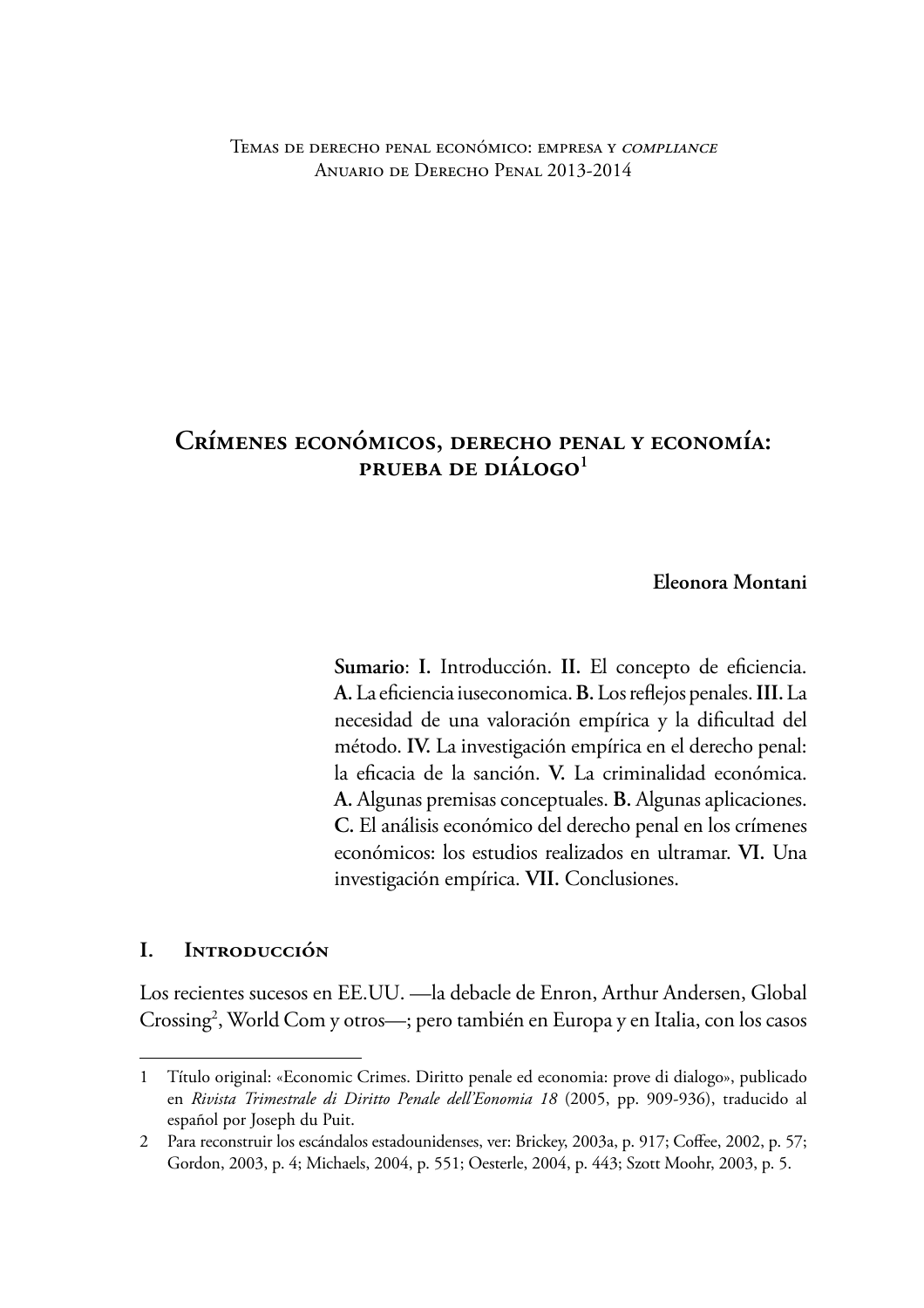Parmalat y Cirio<sup>3</sup>, han reabierto el debate y estimulado nuevas reflexiones sobre la efcacia «reguladora» del mercado. Como reacción a estos escándalos, el Congreso americano ha aprobado, en 2002, la *Sarbanes-Oxley Act*<sup>4</sup> (en adelante SOX) y, en el mismo año, ha entrado en vigencia, en Italia, la reforma de los delitos en el ámbito de las empresas<sup>5</sup>.

Las previsiones penales introducidas en el SOX<sup>6</sup> aparecen más generales si se les compara con los tipos legales de fraude previstos en el título 18 del Código

6 Sección 802. Criminal Penalties for Altering Documents *(a) In General.- Chapter 73 of title 18, United States Code, is amended by adding at the end the following:*

*«Sec. 1519. Destruction, alteration, or falsifcation of records in Federal investigations and bankruptcy Whoever knowingly alters destroys, mutilates, conceals, covers up, falsifes, or makes a false entry in any record, document, or tangible object with the intent to impede, obstruct, or infuence the investigation or proper administration of any matter within the jurisdiction of any department or agency of the UnitedStates or any case fled under title 11, or in relation to or contemplation of any such matter or case, shall be fned under this title, imprisoned notmore than 20 years, or both». «Sec. 1520. Destruction of corporate audit records*

*(a)(1) Any accountant who conducts an audit of an issuer of securities to whichsection 10A(a) of the Securities Exchange Act of 1934 (15 U.S.C. 78j-1(a)) applies, shall maintain all audit or review workpapers for a period of 5 years from the end of the fscal period in which the audit or review was concluded. (2) Te Securities and Exchange Commission shall promulgate, within 180 days, after adequate notice and an opportunity for comment, such rules and regulations, as are reasonably necessary, relating to the retention of relevant records such as workpapers, documents that form the basis of an audit or review, memoranda, correspondence, communications, other documents, and records (including electronic records) which are created, sent, or received in connection with an audit or review and contain conclusions, opinions, analyses, or fnancial data relating to such an audit or review, which is conducted by any accountant who conducts an audit of an issuer of securities to which section 10A(a) of the Securities Exchange Act of 1934 (15 U.S.C. 78j-1(a)) applies. The Commission may, from time to time, amend or supplement the rules and regulations that it is required to promulgate under this section, after adequate notice and an opportunity for comment, in order to ensure that such rules and regulations adequately comport with the purposes of thissection.*

*(b) Who ever knowingly and willfully violates subsection (a)(1), or any rule or regulation promulgated by the Securities and Exchange Commission under subsection (a)(2), shall be fned under this title, imprisoned not more than 10 years, or both.*

*(c) Nothing in this section shall be deemed to diminish or relieve any person of any other duty or obligation imposed by Federal or State law or regulation to maintain, or refrainfrom destroying, any document».*

*Sección 807. Criminal Penalties for Defrauding Share holders of Publicly Traded Companies. (a) In General.- Chapter 63 of title 18, United States Code, is amended by adding at the end the following:*

<sup>3</sup> Mattei & Sartori, 2003, p. 167 y ss.; Onado, 2003, p. 501 y ss.; Pardolesi & Portolano, 2004, p. 193 y ss.; Rordorf, 2004, p. 567; Sapelli, 2004, p. 139.

<sup>4</sup> *Sarbanes-Oxley Act* (30 de julio de 2002), 107 PL 204, § 1, 116 Stat. 745.

<sup>5</sup> DLeg. 61 (11 de abril de 2002): «*Disciplina degli illeciti penali e amministrativi riguardanti le società commerciali, a norma dell'articolo 11 della legge 3 ottobre 2001, N.° 366*».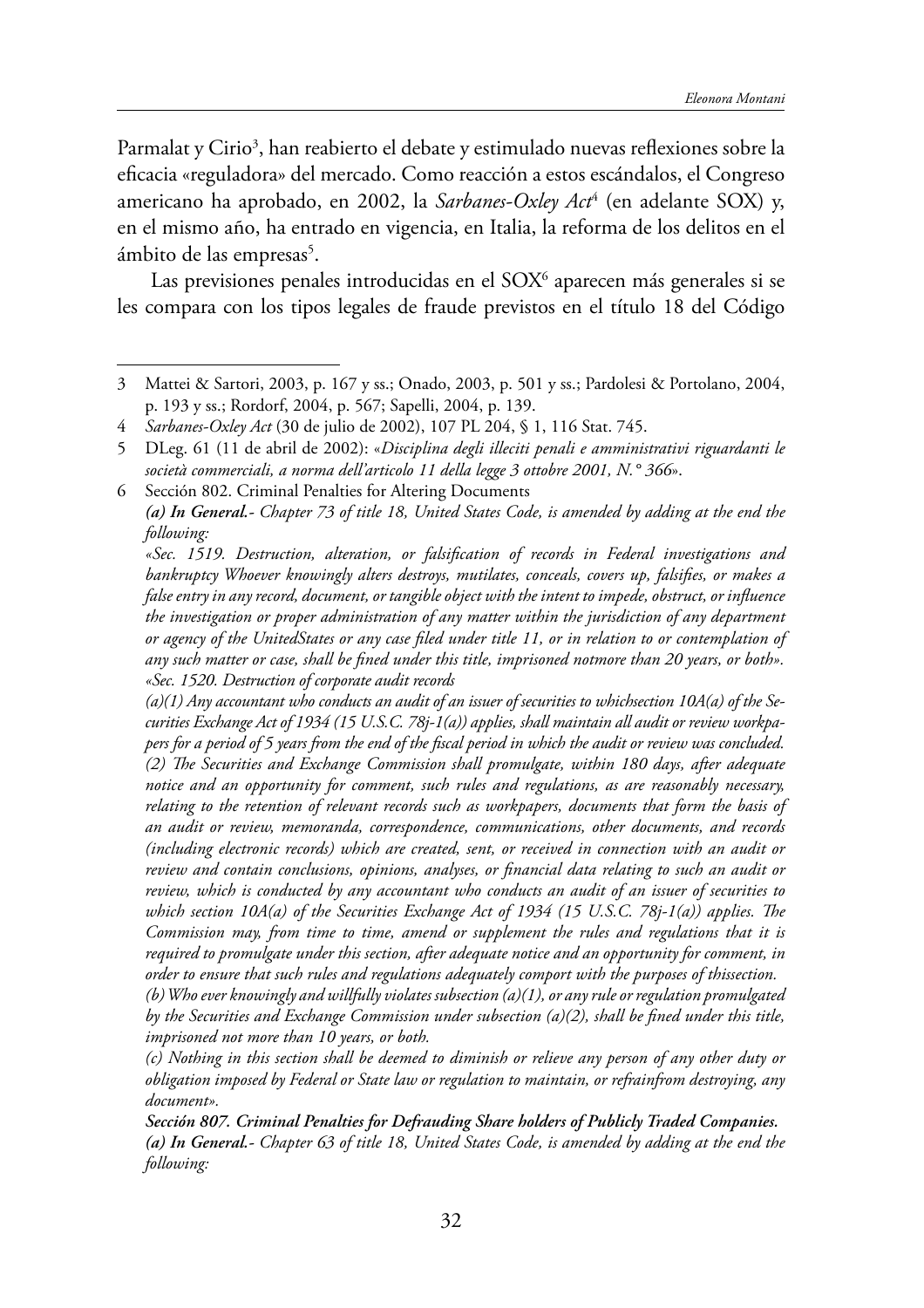estadounidense $^7$  y, probablemente, de más fácil aplicación debido a su flexibilidad. Además de la introducción de nuevos tipos legales, la SOX ha intervenido

*«Sec. 1348. Securities fraud*

*Whoever knowingly executes, or attempts to execute, a scheme or artifce [--]*

*(1) to defraud any person in connection with any security of anissuer with a class of securities registered under section 12 of the Securities Exchange Act of 1934 (15 U.S.C. 78l) or that is required to fle reports under section 15(d) of the Securities Exchange Act of 1934 (15 U.S.C. 78o(d)); or,*

*(2) to obtain, by means of false or fraudulent pretenses, representations, or promises, any money or property in connection with the purchase or sale of any security of an issuer with a class ofsecurities registered under section 12 of the Securities Exchange Act of 1934 (15 U.S.C. 78l) or that is required to fle reports under section 15(d) of the Securities Exchange Act of 1934 (15 U.S.C. 78o(d)); shall be fned under this title, or imprisoned not more than 25 years, orboth».*

*Sección 902. Attempts and Conspiracies to Commit Criminal Fraud Offenses.*

*(a) In General.- Chapter 63 of title 18, United States Code, is amended by inserting after section 1348 as added by this Act thefollowing:*

*«Sec. 1349. Attempt and conspiracy*

*Any person who attempts or conspires to commit any ofense under this chapter shall be subject tothe same penalties as those prescribed for the ofense, the commission of which was the object of the attempt or conspiracy».*

Section 906. Corporate Responsibility for Financial Reports.

*(a) In General.- Chapter 63 of title 18, United States Code, is amended by inserting after section 1349, as created by this Act, the following:*

*«Sec. 1350. Failure of corporate ofcers to certify fnancial reports*

*(a) Certifcation of Periodic Financial Reports.- Each periodic report containing fnancial statements fled by an issuer with the Securities Exchange Commission pursuant to section 13(a) or 15(d) of the Securities Exchange Act of 1934 (15 U.S.C. 78m(a) or 78o(d)) shall be accompanied by a written statement by the chief executive ofcer and chief fnancial ofcer (or equivalent thereof) of the issuer. (b) Content.- Te statement required under subsection (a) shall certify that the periodic report containing the fnancial statements fully complies with the requirements of section 13(a) or 15(d) of the Securities Exchange Act pf 1934 (15 U.S.C. 78m (d)) and that information contained in the periodic report fairly presents, in all material respects, the fnancial condition and results of operations of the issuer.*

*(c) Criminal Penalties.- Whoever [--]*

*(1) certifes any statement as set forth in subsections (a) and (b) of this section knowing that the periodic report accompanying the statement does not comport with all the requirements set forth in this section shall befned not more than \$ 1,000,000 or imprisoned not more than 10 years, or both; or,*

*(2) willfully certifes any statement as set forth in subsections(a) and (b) of this section knowing that the periodic report accompanying the statement does not comport with all the requirements set forth in this section shall be fned not more than \$ 5,000,000, or imprisoned not more than 20 years, or both».*

7 18 U.S. Code § 1001. St. atements or entries generally.

*«(a) Except as otherwise provided in this section, whoever, in any matter within the jurisdiction of the executive, legislative, or judicial branch of the Government of the United States, knowingly and will fully [--]*

*(1) falsifes, conceals, or covers up by any trick, scheme, or device a material fact;*

*(2) makes any materially false, fctitious, or fraudulent statement or representation; or*

*(3) makes or uses any false writing or document knowing the same to contain any materially false, fctitious, or fraudulent statement or entry;*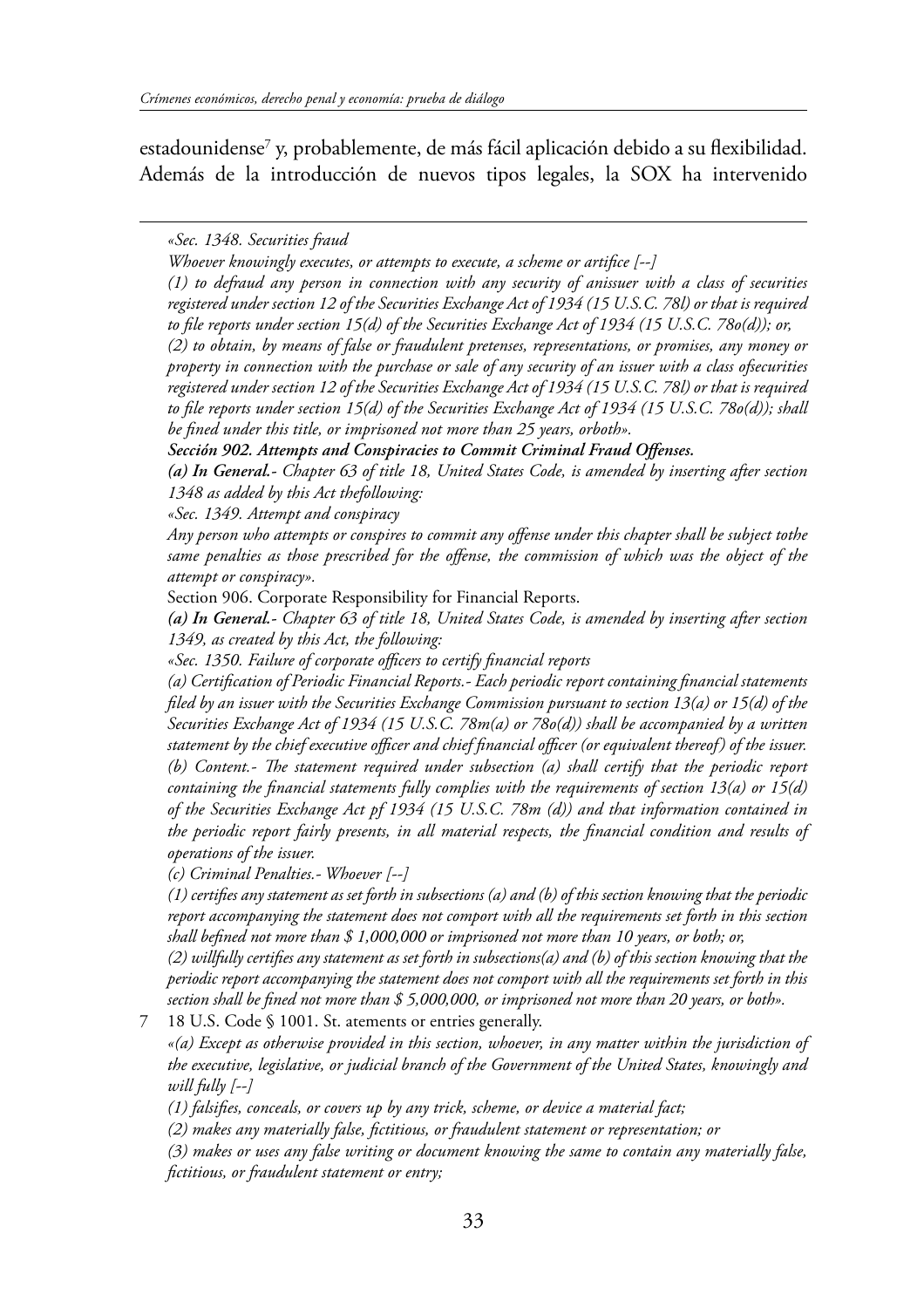incrementando de manera signifcativa las sanciones previstas para determinados delitos existentes en materia de criminalidad económica<sup>8</sup>, una respuesta que ha colocado decisivamente a la sanción penal en el centro del escenario.

Siguiendo una directiva de desarrollo de hecho divergente, la reforma italiana<sup>9</sup> ha retomado los tipos legales tradicionales agregando nuevos elementos en la construcción del tipo legal, con la consecuencia de reducir, en tal modo, el ámbito de aplicación de los mismos tipos. El legislador, además, ha intervenido reduciendo drásticamente el espectro sancionador<sup>10</sup>.

Las perspectivas de desarrollo delineadas aparecen, pronto, profundamente diferentes, por no decir diametralmente opuestas: la cuestión planteada sobre la opción óptima en una perspectiva de prevención y eliminación de la criminalidad económica.

Resulta claro que una discusión sobre la efcacia de la sanción penal en relación con la criminalidad económica o una propuesta de sustituir la sanción criminal con una medida de tutela alternativa no se presenta, en la actualidad, sobre

*Shall be fned under this title, imprisoned not more than 5 years or, if the ofense involves international or domestic terrorism (as defned in section 2331), imprisoned not more than 8 years, or both. If the matter relates to an ofense under chapter 109A, 109B, 110, or 117, or section 1591, then the term of imprisonment imposed under this section shall be not more than 8 years.*

*(b) Subsection (a) does not apply to a party to a judicial proceeding, or that party's counsel, for statements, representations, writings or documents submitted by such party or counsel to a judge or magistrate in that proceeding.*

*(c) With respect to any matter within the jurisdiction of the legislative branch, subsection (a) shall apply only to [--]*

*(1) administrative matters, including a claim for payment, a matter related to the procurement of property or services, personnel or employment practices, or support services, or a document required by law, rule, or regulation to be submitted to the Congress or any ofce or ofcer within the legislative branch;* 

*(2) any investigation or review, conducted pursuant to the authority of any committee, subcommittee, commission or ofce of the Congress, consistent with applicable rules of the House or Senate.*

8 A manera de ejemplo, la Section 903. Criminal Penalties for Mail and Wire Fraud.

*«(a) Mai l Fraud.- Section 1341 of title 18, United States Code, is amended by striking «fve» and inserting 20.*

*(b) Wire Fraud.- Section 1343 of title 18, United States Code, is amended by striking «fve» and inserting 20.*

9 Para una primera lectura de la reforma, cfr. Alessandri, 2002, p. 79.

10 El título XICC, comprendiendo los artículos 2621 al 2642, ha sido sustituido por el artículo 1 del DLeg. 61 del 11 de abril de 2002. Sucesivamente, los artículos 2621 y 2622, concerniendo respectivamente la regulación en materia de «falsedad de comunicaciones empresarial» y «falsedad de comunicaciones empresariales en perjuicio de la empresa, de los socios o de los acreedores», han sido reemplazados por el artículo 30 de la ley 262 del 28 de diciembre de 2005. Esto último no ha aportado sustanciales modifcaciones a los tipos legales ya existentes y seguramente no ha signifcado un cambio de dirección en los criterios de decisión del legislador.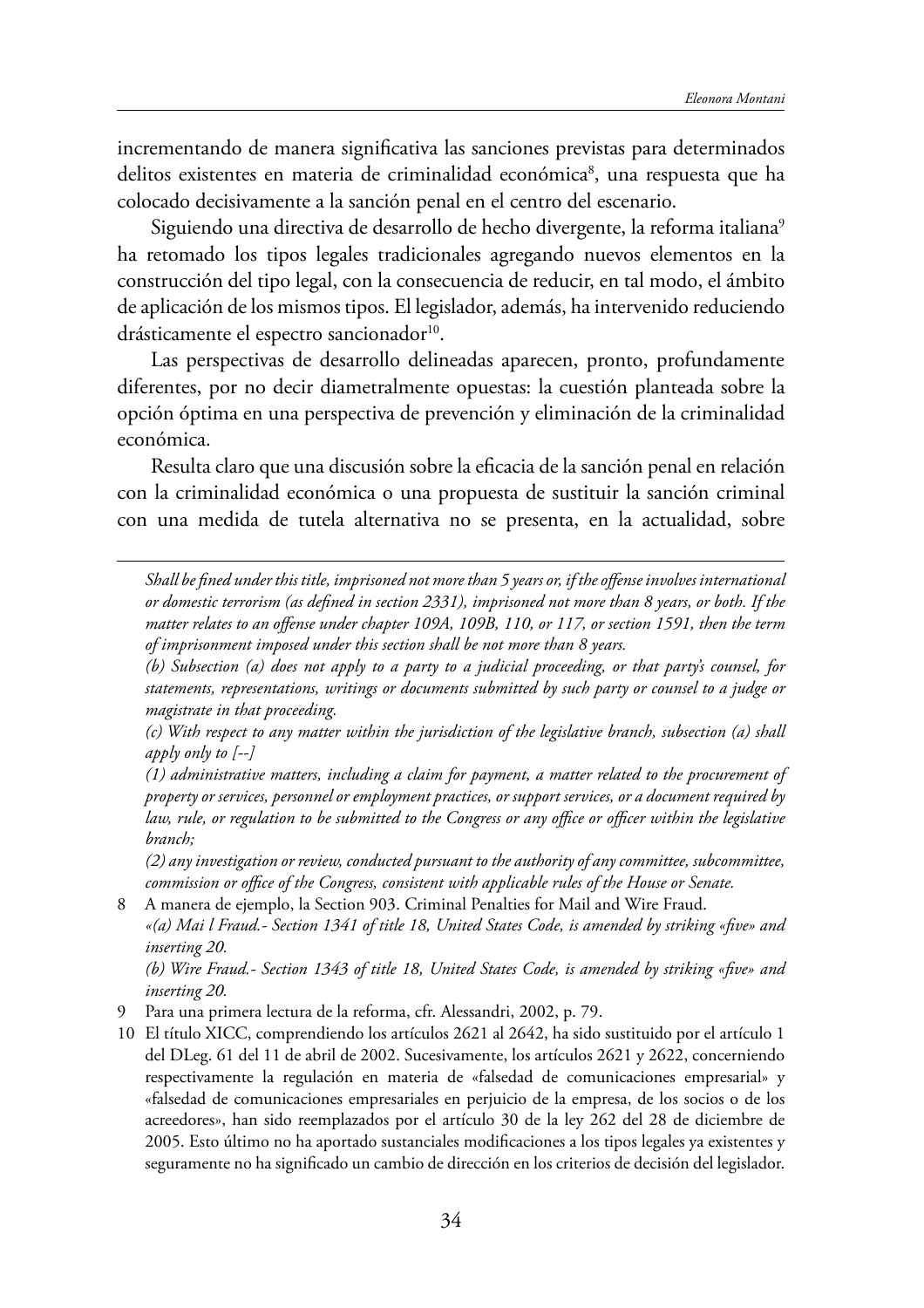bases sufcientemente sólidas. En efecto, las indagaciones teóricas, en especial en la doctrina italiana, abordan la problemática en una óptica exquisitamente «cualitativa»: a esto se adiciona que indagaciones empíricas, relativas a la efcacia de las sanciones penales dirigidas a disciplinar la actividad económica, resultan ser totalmente inexistentes<sup>11</sup>.

### **II. CONCEPTO DE EFICIENCIA**

El asunto, propio al análisis económico del derecho, según el cual el hombre es racional y maximalista de sus necesidades, pone necesariamente como fundamento de la escala de los valores del iuseconomista la eficacia económica<sup>12</sup>. Todo esto se traduce en un análisis dirigido a valorar la efcacia interna de las reglas jurídicas, para responder a la demanda de asignación efcaz de los recursos, en términos de logro del fn disuasivo, que los iuseconomistas consideran como objetivo primario del derecho penal. El análisis económico del derecho, aplicado al derecho penal, puede ser útil, en una perspectiva dogmática, como instrumento de valoración de la coherencia del sistema sancionador respecto a los objetivos perseguidos mediante la amenaza y la imposición de la pena y, en una perspectiva de *lege ferenda* de política criminal, como instrumento de formulación de proposición de reforma del sistema mismo. Se trata de valorar, según la conocida fórmula de Becker<sup>13</sup>, perfeccionada con los estudios realizados en la materia, la correcta relación entre certeza y severidad de la sanción; de individualizar la sanción más efciente en términos de costos-benefcios entre aquellos aplicables (de la pena pecuniaria a la medida restrictiva de la libertad hasta las «sanciones propias a perjudicar la reputación») y muchas otras.

El criterio de efcacia viene, entonces, comprendido como «idoneidad», científcamente pronosticada *ex ante* y empíricamente verifcada *ex post*, para inhibir los comportamientos socialmente disfuncionales realizando un beneficio social sensiblemente superior al daño social que el delito produce<sup>14</sup>. En otras

<sup>11</sup> Para un tratamiento de las problemáticas relativas a tales carencias, más en general, las relaciones entre actividad de la empresa y responsabilidad penal, cfr. Alessandri, 2005, p. 538.

<sup>12</sup> «La indicación que el análisis económico del derecho proporciona es la de preferir, entre las diversas posibilidades de un cierto fenómeno, aquella que produce los resultados más efcientes (esto es, aquella que aumenta al máximo el bienes social total)» (Denozza, 2002, p. 3). Para un reconocimiento de las intepretaciones iuseconómicas del concepto de efciencia, cfr. Zerbe, 2001, p. 147; Posner, 1992, p. 12 y ss.

<sup>13</sup> Becker, 1968, p. 169; Becker & Landes, 1974, pp. 1-54.

<sup>14</sup> Paliero, 1990, p. 447.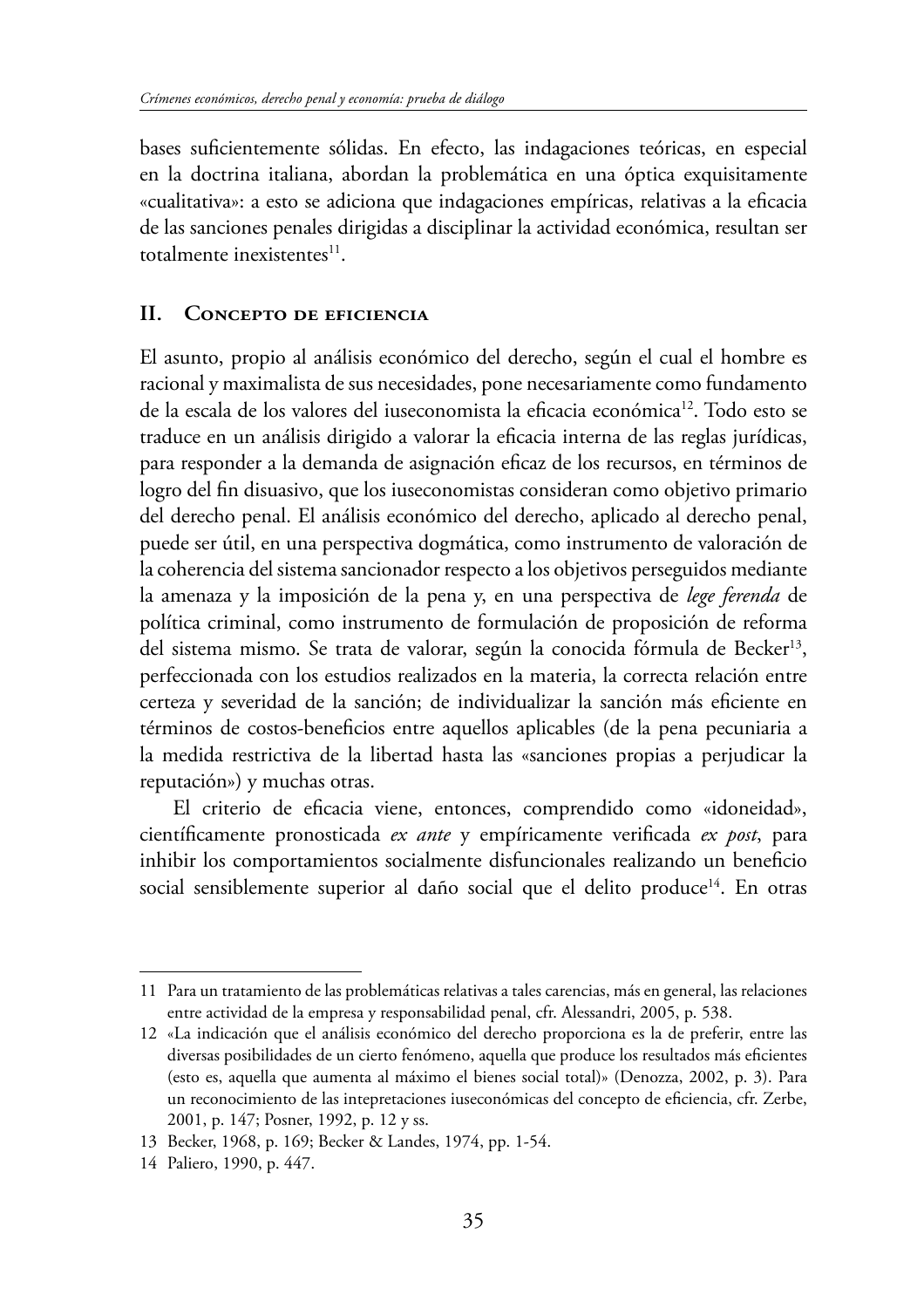palabras, más marcadamente económicas, se trata de internalizar la externalidad negativa producida por la conducta criminal.

Condiciones de validez para continuar esta refexión es que el derecho penal sea concebido como instrumento de control social: «la criminalización se legítima solo sobre la base de una prueba (o claramente pronosticada) efectiva de la pena respecto al fn escogido y no simplemente por la probada inefectividad de los instrumentos del control social»15.

En esta perspectiva, el principio de efcacia afrma la propia autonomía funcional y se agrega, interactuando, a justicia y equidad —principios cardinales del derecho penal— cual ulterior aproximación analítica en una perspectiva exegética de política criminal<sup>16</sup>.

Otra cuestión es valorar, todavía, si la efcacia económica —entendida como asignación efcaz en abierta contradicción con la que se quiera considerando la índole distributiva vinculada a instancias de justicia sustancial y de equidad $^{17}$  pueda ser considerada por el jurista un valor en sí<sup>18</sup>. Una solución jurídica eficiente no es necesariamente equitativa y/o justa, mientras que una solución equitativa y/o justa puede no ser eficiente, según una prospectiva iuseconómica<sup>19</sup>. Justicia y equidad, entonces, actúan, en una óptica penal, como límites a la utilidad en la orientación de la selección de política criminal: «La política criminal se ocupa de la cuestión de cómo debe ser estructurado el derecho penal para satisfacer

<sup>15</sup> Paliero, 1990, p. 446.

<sup>16</sup> Forti, 2000, p. 91 y ss.

<sup>17</sup> Hirsh, 1999, pp. 6-11; Denozza, 2002, p. 7 y ss.

<sup>18</sup> Cfr. Cooter, 1989, p. 817. Por su parte, Mattei y Monateri sostienen que: «Presupuesto fundamental del análisis económico es que la justicia, tradicional estrella polar del jurista, sea un criterio no idóneo al fundamentar un discurso científco sobre la organización social. Tal criterio se presenta excesivamente subjetivo. El análisis económico del derecho propone al respecto de sustituir al criterio de justicia por el de efciencia. Una norma jurídica, una decisión judicial o una doctrina serían escogidas o preferidas no por ser "más justas" sin por ser "más efcientes". En el plano descriptivo, el análisis económico del derecho enseña a considerar y a valorar los costos sociales de cada regla y de cada decisión institucional. Enseña a ver quién soporta estos costos, quiénes son los favorecidos y los perjudicados de cada escogimiento público. Una regla inefciente es aquella que permite alcanzar cierto objetivo social a un precio mayor del que representa una posible alternativa» (1997, p. 86). En contra, Polinsky y Shavell (1998, p 223 y ss.) han sostenido la necesidad de integrar en la ecuación de criminalidad una variante equitativa, grandeza que se puede parametrar en relación a la entidad del daño ocasionado por el agente-ofensa, al grado de culpabilidad y del riesgo de apliación de la pena a sujetos inocentes. De tal modo, según los autores, los cosocios llegarían a percibir la sanción como justa.

<sup>19</sup> En realidad, equidad y efciencia están mucho más relacionadas de lo que aparece a primera vista. Para profundizar sobre el análisis de las interrelaciones entre los dos conceptos en la perspectiva de lectura iuiseconómica, véase Mattei & Monateri, 1997, p. 20 y ss.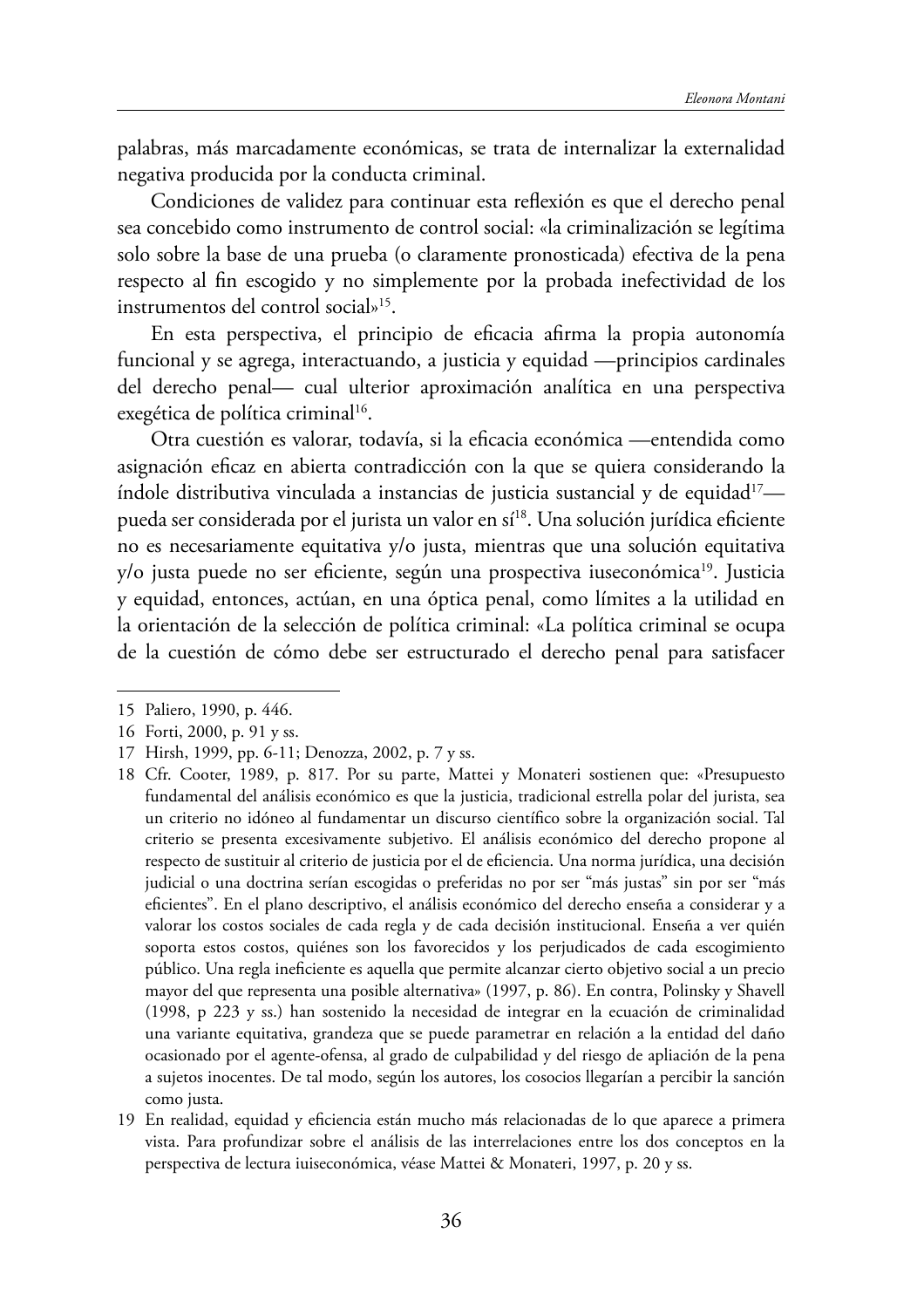mejor su función de tutela de la sociedad. La política criminal se interesa de las causas del delito; se preocupa cómo los elementos de los tipos legales deben ser concebidos para adecuarse a la realidad del crimen; busca determinar la efcacia de las sanciones empleadas por el derecho penal; valora hasta qué punto el legislador está legitimado para extender el derecho penal de modo que la libertad del ciudadano sea restringida más allá de lo que es absolutamente necesario; verifca que el derecho penal sustancial sea confgurado de manera tal que pueda ser aplicado en el proceso. Si la política criminal, como toda otra ciencia, es libre en su propio campo de investigación y sujeta solo a la verdad, la realización de los fnes legislativos por ella determinados tiene ciertos límites. No todo lo que es útil es justo. Como parámetros de la justicia en política criminal debe asumirse ante todo el principio de culpabilidad, los principios del Estado de derecho y el principio de humanidad»<sup>20</sup>.

El principio de efectividad, por tanto, puede dar la propia contribución en una perspectiva de política criminal contextualizada en una progresión exegética donde, después de haber individualizado la conducta del sujeto activo como merecedora de pena y después de haber indicado la sanción penal como necesaria a la luz de la disconformidad de los instrumentos alternativos, cuyo valor debe ser sometido a un examen científco y riguroso del todo ausente en las recientes reformas legislativas<sup>21</sup>, interviene para verificar si la decisión de incriminar responde a un criterio de asignación efcaz de los recursos, proyectando la posibilidad, racionalmente aceptable y empíricamente verifcable, de alcanzar el objetivo perseguido<sup>22</sup>.

Desde el punto de vista del legislador, del juez y del jurista, dedicarse a verifcar si una norma es, además de justa y equitativa, también iuseconómicamente efciente, puede constituir —en términos de política criminal— un argumento más a favor de la solución de la cuestión. No necesariamente, luego, el juez y el jurista deberán adoptar la solución más efciente en términos económicos, contrastada con ulteriores principios considerados prevalentes.

<sup>20</sup> Jescheck & Weigend, 1996, citados por Forti, 2000, pp. 99-100.

<sup>21</sup> Ver el texto de reforma de los delitos empresariales ya citado (DLeg. 61, del 11 de abril de 2002, «*Disciplina degli illeciti penali eamministrativi riguardanti le società commerciali, a norma dell'articolo 11 della legge 3 ottobre 2001, N.º 366*»); las recientes disposiciones en materia de abuso de mercado (artículo 9, «*Recepimento della direttiva 2003/6/CE del Parlamento europeo e del Consiglio, del 28 gennaio 2003, relativo al abuso de información privilegiada y a las manipulaciones del mercado, y las directivas de la Comisión de actuaciones 2003/124/CE, 2003/125/CE y 2004/72/CE*», legge 62, del 18 de abril de 2005); y, por último, la ley sobre la tutela del ahorro (legge 262, del 28 de dicembre de 2005, «Disposizioni per la tutela del risparmio e la disciplina dei mercati fnanziari»).

<sup>22</sup> Paliero, 1990, p. 461 y ss., con referencia especial a la p. 506 y ss.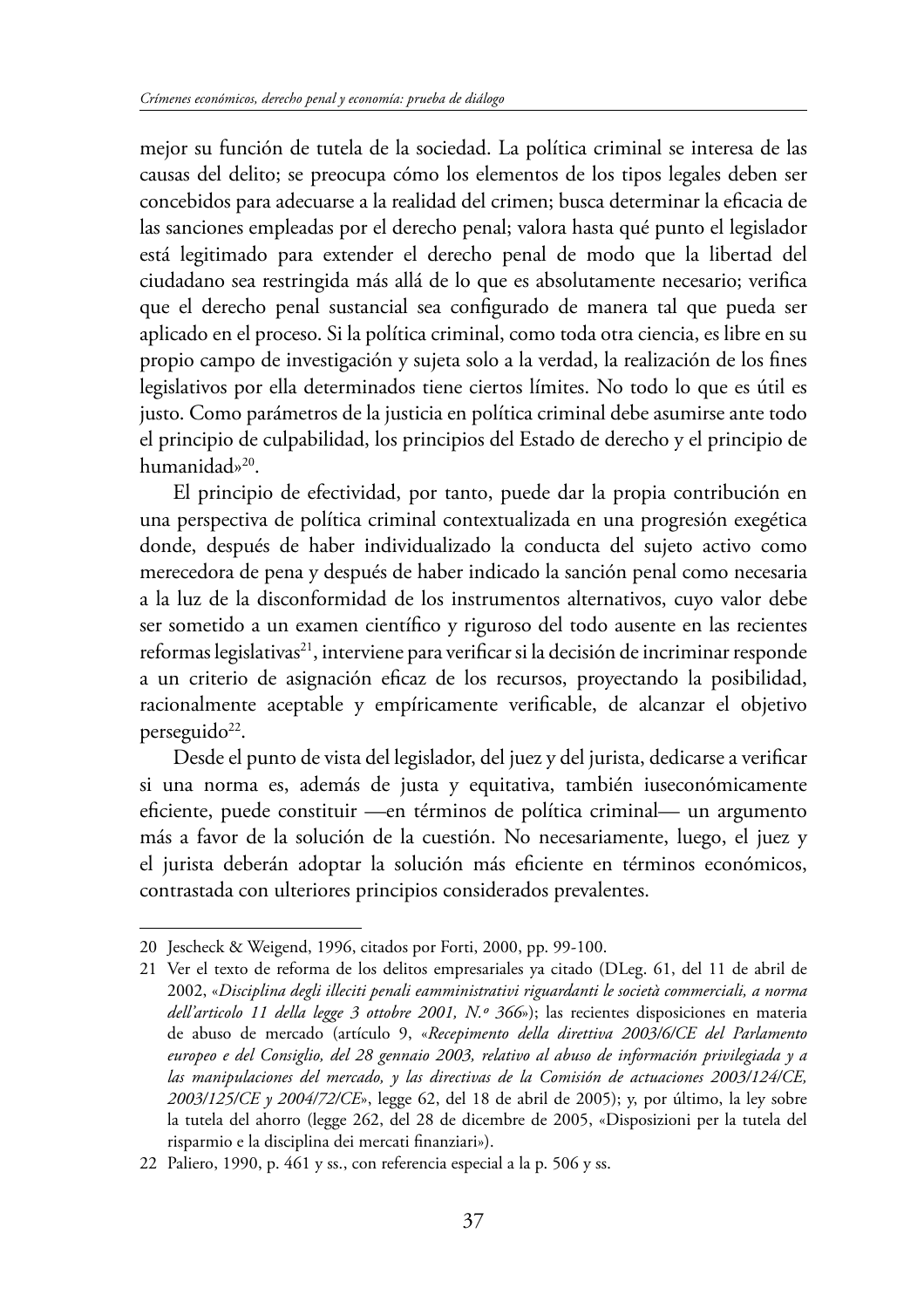#### **A. La eficacia iuseconómica**

¿Pero cuál es el concepto de efcacia económica propio del iuseconomista? En términos de una simplifcación extrema, con un análisis que solo puede ser tratado someramente, procederé a delinear un cuadro sintético del rico panorama de los estudios existentes.

Sobre la base del criterio propuesto por Pareto<sup>23</sup>, una situación se considera efciente cada vez que no es posible confgurar ningún tipo de cambio idóneo para mejorar la posición de alguien sin empeorar la de un tercero<sup>24</sup>; es decir, los recursos son distribuidos de manera tal que cualquier otra distribución se revelaría desventajosa para al menos uno de los sujetos operando en el mercado. La evolución de esta perspectiva, llamada «optimización paretiana», es aquella de la superioridad paretiana, en la cual una atribución de los recursos es más efciente —o «*Pareto superiore*»—, respecto a una diversa atribución, si al menos un individuo está mejor que antes y ninguno otro está peor. Se habla, en los casos antes ilustrados, de «efcacia paretiana» o de «situaciones Pareto-efcientes».

Sobre la base de un segundo criterio, denominado de Kaldor-Hicks<sup>25</sup>, deberían considerarse como mejores también aquellos cambios capaces de acarrear a ciertos sujetos ventajas mayores de los daños ocasionados a terceros; todo esto sin que, en concreto, ventajas compensen efectivamente las desventajas, en cuyo caso, en efecto, se recaería en el criterio de la eficiencia paretiana<sup>26</sup>.

#### **B. Los reflejos penales**

El cuestionamiento, para el penalista, debería orientarse, entonces, en el pronóstico de efcacia de cierto conjunto de reglas, precedido de sanciones, en el sentido de su capacidad de imponerse como cánones de comportamiento, explicando efectos disuasivos y persuasivos; y, una vez comprobada la violación de la norma, la efciencia es comprendida como aplicabilidad concreta de la sanción conminada a un número importante de casos.

<sup>23</sup> Pareto, 1906, p. 356.

<sup>24</sup> «Diremos que los componentes de una colectividad gozan, en una determinada situación, de una búsqueda de maximizar sus benefcios, cuando es imposible alejarse poquísimo de aquella posición benefciando, o perjudicando, a todos los componentes de la colectividad, cada pequeñísimo desplazamiento de esa posición comportando necesariamente de benefciar a una parte de la colectividad y de dañar a otra» (Pareto, 1906, p. 357).

<sup>25</sup> Kaldor, 1939, p. 549; Hicks, 1939, p. 696.

<sup>26</sup> Kaldor, 1939, p. 551; Hicks, 1939, p. 706.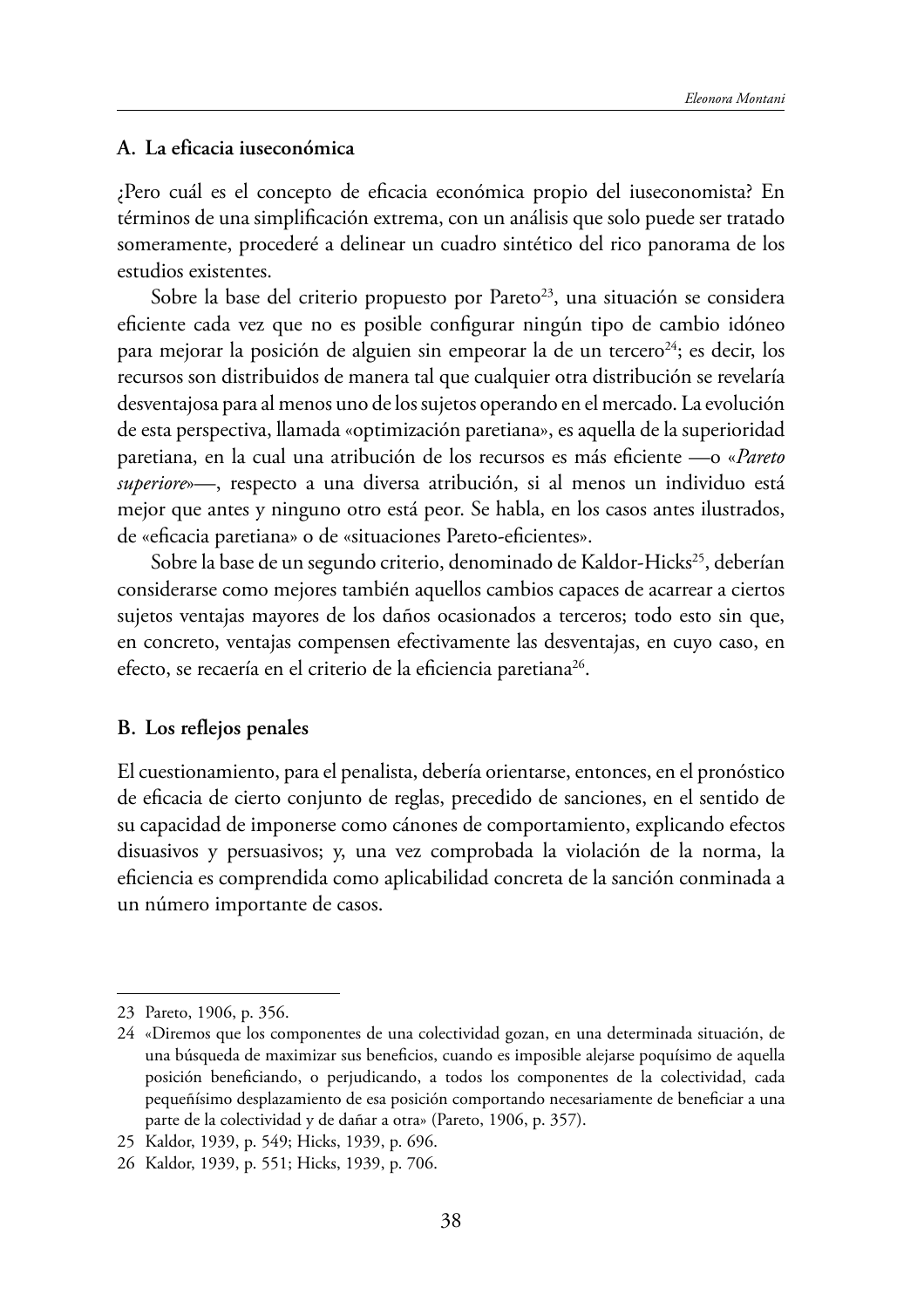Los dos momentos delineados se entrecruzan estrechamente, dependiendo de la efcacia intimidadora de la percepción del riesgo (o sea de la probabilidad adversa) de aplicación de la sanción. Se recupera así un concepto unitario de efectividad del fn alcanzado en orden a la valoración del biunívoco vínculo de congruencia entre medio/pena y fn/tutela, y se reconduce a una prospectiva preventiva el papel del precepto.

A consideraciones de esta orientación se tiene como corolario, en virtud del principio de subsidiaridad del uso del instrumento penal, valoraciones en términos de posibilidad de recurrir a medidas alternativas, efcaces y practicables para afrontar las patologías de la actividad de empresa —sector que aquí nos ocupa que no pueden faltar en una perspectiva integrada de política criminal, a riesgo de alentar una restructuración miope del sistema puesto en manos de una diosa vendada<sup>27</sup>.

# **III. LA NECESIDAD DE UNA VALORACIÓN EMPÍRICA Y LA DIFICULTAD DEL MÉTODO**

El modelo económico del crimen supone, de manera bastante simplifcada, que un individuo decide dedicarse a una actividad ilícita valorando de manera racional los costos y los beneficios que tal decisión comporta. En dicho proceso de decidir, es precisamente la acción disuasiva del sistema de justicia penal la que asume un papel fundamental.

De acuerdo con este esquema analítico y disponiendo de dimensiones mesurables, representativas de las variables de disuasión y de los factores socioeconómicos relevantes, se puede tratar de delinear un modelo empírico utilizable para describir el funcionamiento de la norma, destinada a prever los éxitos en razón de los objetivos de la norma misma, según un paradigma pronóstico-diagnóstico.

No obstante las afrmaciones del principio, dirigidas a destacar la utilidad y la necesidad de una valoración empírica para verifcar los efectos disuasivos generales

<sup>27</sup> La confusión en la que cae el legislador en este sector, además de un diseño coherente y unitario de política criminal que lo guíe al momento de legislar, son los estudios empíricos en la medida que indican la vía a seguir para lograr la asignación efcaz de los recursos punitivos que aparecen en las previsiones en materia de *market abuse* (artículo 9, legge 62, del 18 de abril de 2005), en el cual la sobrepuesta de sanciones penales y administrativas conforman un conjunto de normas entrecruzadas creando un enredo interpretativo difícil a resolver (artículo 9, «*Recepimento della direttiva 2003/6/CE del Parlamento europeo e del Consiglio, del 28 gennaio 2003, relativa all'abuso di informazioni privilegiate e alla manipolazione del mercato —abusi di mercato— e delle direttive della Commissione di attuazione 2003/124/CE, 2003/125/CE e 2004/72/CE*» (legge 62, del 18 de abril de 2005).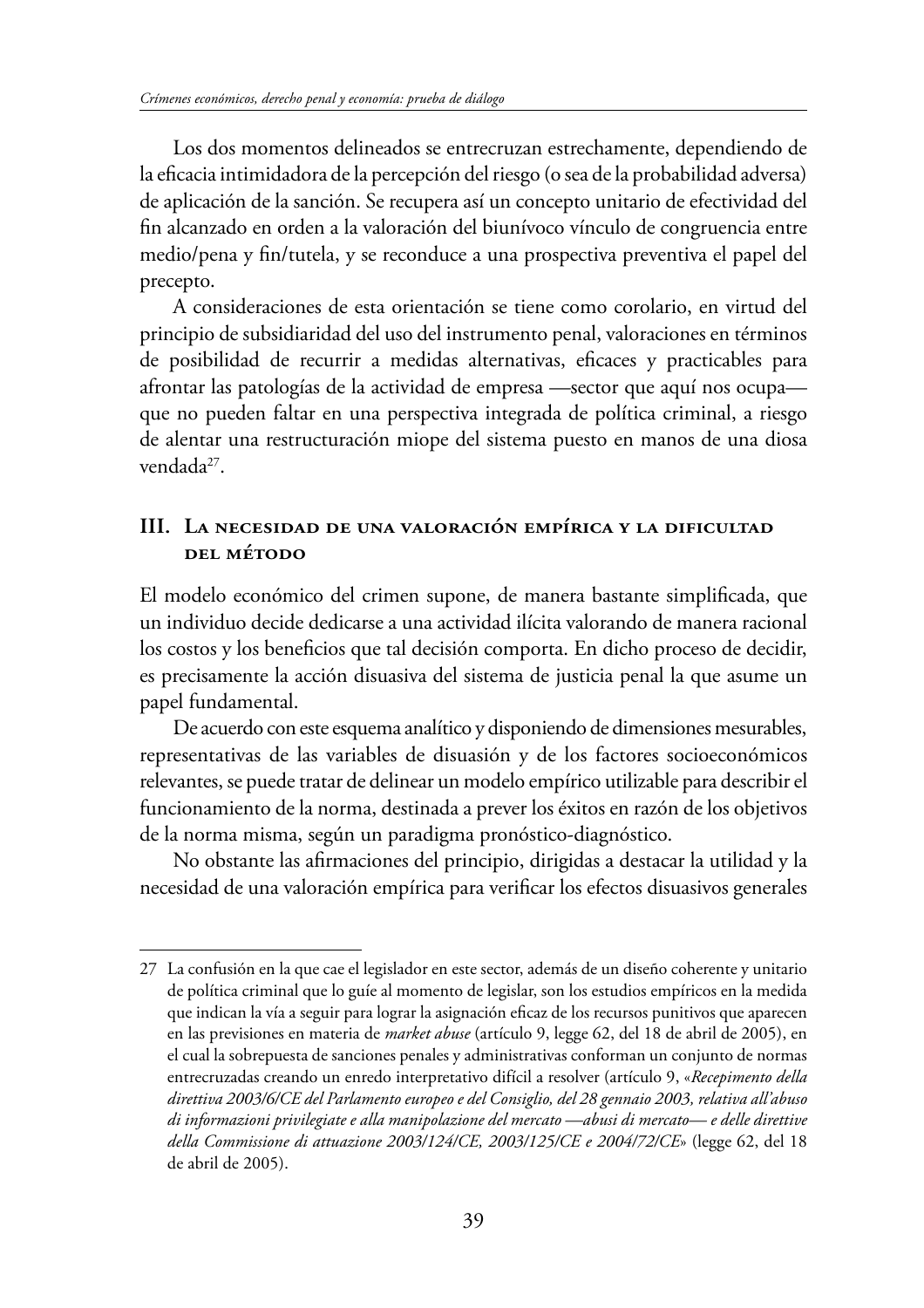del sistema de justicia penal28, el análisis empírico desempeña un papel hasta ahora marginal. Numerosas son las razones que concurren para explicar tal paradoja: la difcultad objetiva vinculada a la investigación empírica, demasiado lejana de la mentalidad común de los estudiosos del derecho; los altos costos para establecer los datos; la escaza disponibilidad de los mismos; la complejidad de la búsqueda; la mayor consideración que la investigación teórica goza en el ámbito académico en relación con la empírica<sup>29</sup>. En pocas palabras, según Friedmann, «la investigación empírica constituye un trabajo arduo»<sup>30</sup>.

Indudable es, aún, la utilidad del estudio empírico, el cual puede proporcionar indicaciones en el plano de la optimización efectiva de las sanciones, comprobando los modelos teóricos del comportamiento criminal y los efectos de la probabilidad y severidad de la sanción. Pero aún en el plano de la *ratio* de la sanción misma y de la exégesis de las normas jurídicas, entendida como conjunto de procesos interactivos y de decisiones mediante las cuales las normas son aplicadas $31$ , contextualizando y completando tal panorama con la valoración de los benefcios y costos de la actividad legal e ilegal, del mismo modo son innegables los problemas metodológicos connaturales a tal aproximación.

Los estudios econométricos del delito se fundamentan, en primer lugar, en la constatación que los individuos tienen preferencias constantes. Tal presupuesto, derivado de la teoría de la decisión racional colocada como fundamento de los estudios económicos del derecho, distingue los estudios «criminométricos» de la mayor parte de los estudios criminológicos y es consecuencia del empleo, en los trabajos empíricos, de los datos agregados: serie histórica o datos longitudinales relativos a cocientes de criminalidad, variabilidad de persuasión e indicadores socioeconómicos medidos para un específco país, región o ciudad, que imponen, en el paso de la oferta individual a la oferta agregada, abstracciones y generalizaciones. Al axioma del hombre racional se objeta, en efecto, que no todos los sujetos llegan a cometer un crimen mediante un iter de refexión infuenciable por la amenaza de una sanción (teoría de la decisión racional). Además, existen circunstancias en las cuales para el agente es objetivamente imposible decidir de forma racional, debido a la insufciencia de informaciones en su poder o las de las incorrecciones de estas.

<sup>28</sup> «No basta que el legislador traduzca en palabras precisas el sentido conceptualmente comprensible de sus decisiones punitivas, si luego su contenido queda en el aire sin refejar una fenomología verifcable por la experiencia y/o con leyes científcas» (Marinucci, 1985, p. 196 y ss.). Cfr. también Alessandri, 2005, p. 551; y Forti, 2000, p. 41 y ss.

<sup>29</sup> Heise, 1999, p. 807 y ss.; Landes, 2003, p. 167.

<sup>30</sup> Friedman, 1986, pp. 779-780.

<sup>31</sup> Forti, 2000, p. 117 y ss.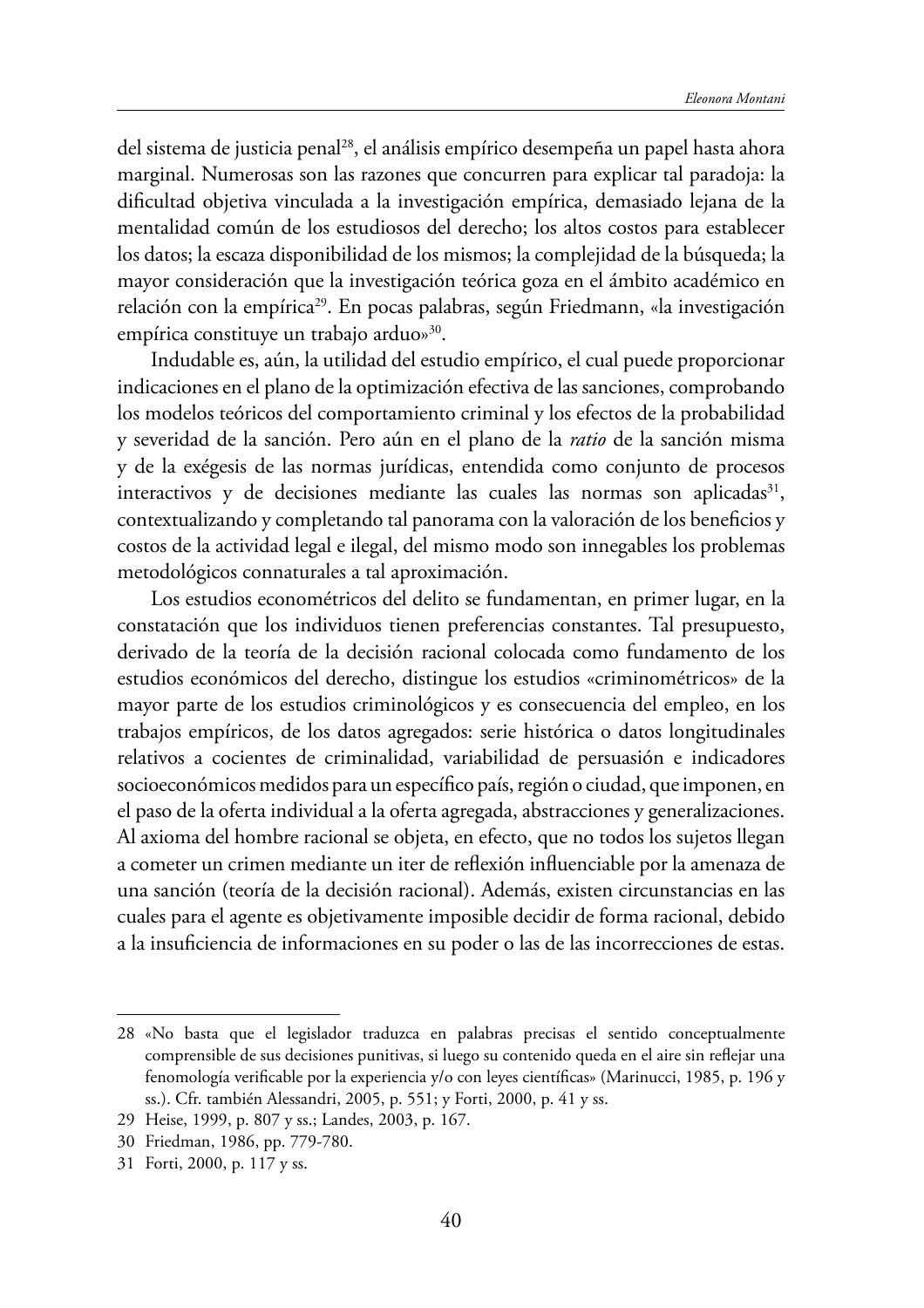En estos casos, en los que el sujeto obra de manera irracional o impulsiva, como en el caso de sujetos equivocados, el precepto penal mismo deviene ineficaz<sup>32</sup>.

Sin embargo, por las limitaciones de los análisis empíricos referidos, los trabajos a nivel individual son muy poco difundidos. Los motivos son diversos, pero indudablemente uno de los elementos fundamentales está constituido por los elevados costos necesarios para la búsqueda y gestión de los datos representativos de la población en general<sup>33</sup>.

Los estudios empíricos aplicados a la criminalidad encuentran sustancialmente la misma difcultad que caracteriza las áreas de investigación más tradicionales, con la salvedad de la peculiaridad del sector.

En cuanto a los problemas que surgen para la identifcación de la ecuación de la criminalidad, puede establecerse una relación bidireccional entre las tasas de criminalidad y la variabilidad de la severidad y de la probabilidad de la sanción. Incluso, existen posibles errores de medición: la variable dependiente de una ecuación de la criminalidad es representada, en la mayor parte de los casos, por el cociente de criminalidad, global o específco, para un tipo legal de delito, defnido como el vínculo entre el número de los delitos denunciados y la población residente en una determinada área. Tal función no tiene en cuenta las «cifras oscuras» (número de delitos que no son denunciados)<sup>34</sup> y a esto se agrega que frecuentemente los datos conciernen solo a las personas condenadas.

Además, cuando se utilizan datos agregados para estimar una ecuación de criminalidad, el individualizar los componentes empíricos de las variables sugeridas por la teoría constituye un posible error. Variantes relevantes pueden ser individualizadas en los más heterogéneos fenómenos<sup>35</sup> y esto comporta, además de la difcultad de individualización y selección de los indicios representativos, el riesgo de omitir en el análisis algunos determinantes significativos<sup>36</sup>.

<sup>32</sup> Forti, 2000, p. 132 y ss.

<sup>33</sup> Marselli & Vannini, 1999, pp. 163-164.

<sup>34</sup> Forti, 1985, p. 53 y ss.; Forti, 2000, p. 128 y ss.

<sup>35</sup> En esta perspectiva pueden de hecho incidir los gustos y las preferencias individuales, las propensiones a respetar las normas, las características personales, el accionar del sistema judicial, las oportunidades legales, el contexto social, el funcionamiento de la economía, etc. Para muchos de estos factores, como la infuencia de las normas y los gustos personales, es bastante difícil identifcar variables demostrables; sin embargo, en los otros casos son mayores las probabilidad de demostración. Si bien la versatilidad y la pluralidad de estas variables permiten garantizar una actuación en mayor libertad, adolescen de un fuerte grado de arbitrariedad. Cfr. Marselli & Vannini, 1999, p. 174; Makkai & Brathwaite, 1993, p. 271.

<sup>36</sup> Eide, 2000, p. 345 y ss.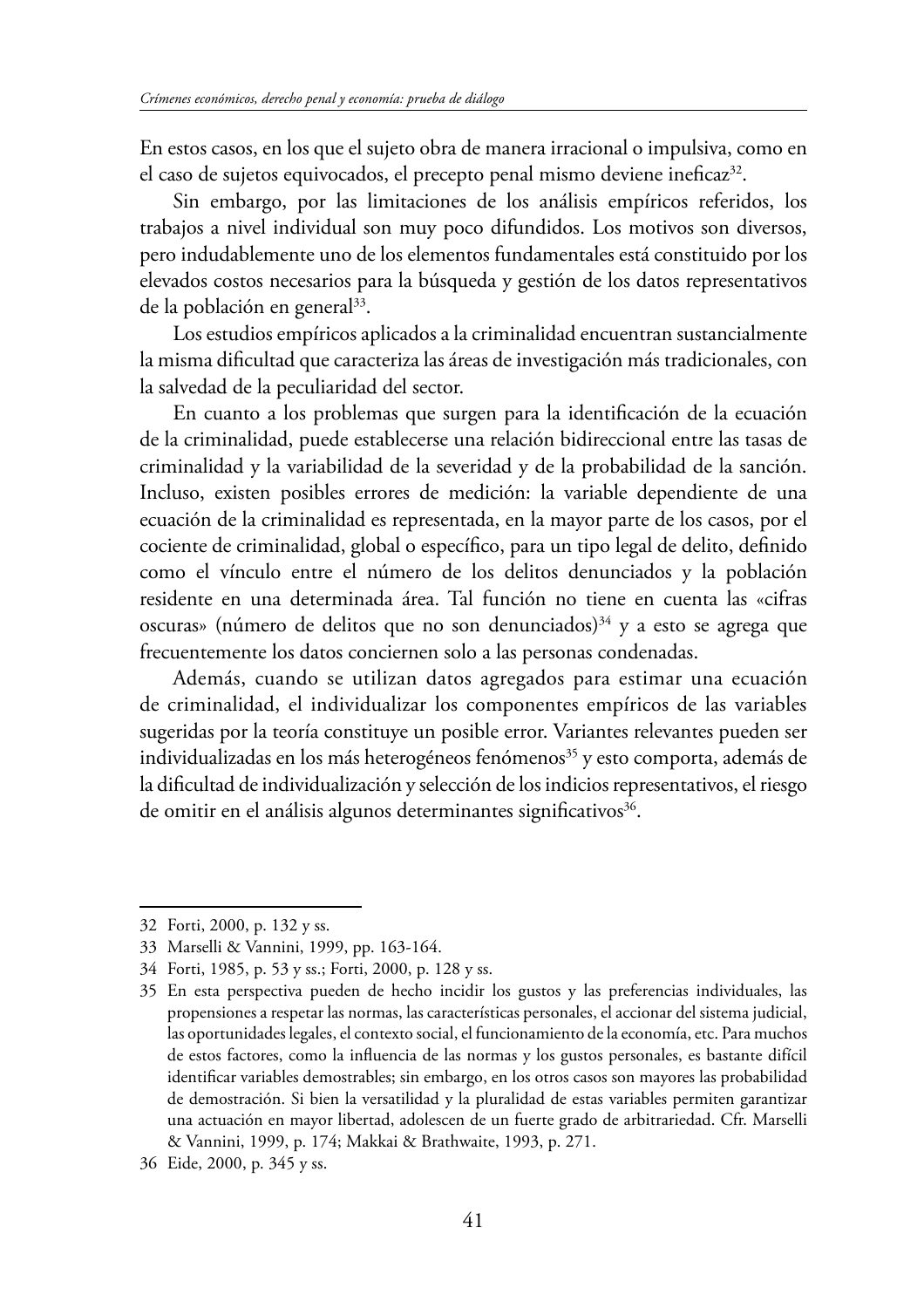## **IV. LA INVESTIGACIÓN EMPÍRICA EN EL DERECHO PENAL: LA EFICACIA DE LA SANCIÓN**

El tema de la efcacia y de la efectividad de las sanciones punitivas es central en un sistema que —nunca tanto como ahora— vive una contradicción entre severidad de fachada e indulgencia de sustancia<sup>37</sup>. Esto ha sido escasamente investigado por la doctrina italiana, concentrada esencialmente sobre problemáticas conectadas a las particulares instituciones de derecho sustantivo, procesal y penitenciario. Tales carencias se acentúan si se supera el nivel de análisis puramente teórico para dirigirse hacia la investigación empírica, de modo que la efectividad de los modelos punitivos son abstractamente previstos por el legislador en el momento en que los mismos son concretamente aplicados.

Estos temas son aún centrales en la búsqueda de un fundamento racional del sistema sancionador, indispensables para alcanzar el objetivo de disuadir de manera efcaz y económica a los sujetos que efectúan comportamientos criminales.

La sanción penal padece una crisis de identidad científca y los embrionarios estudios empíricos han evidenciado cómo el factor decisivo para la denominada función de orientación del derecho penal es representado, actualmente, no tanto por el sistema de preceptos que deben garantizar la efectividad, ni por la *ratio* de la pena; sino por la certeza y la severidad de las penas materialmente impuestas. En esta perspectiva, el análisis económico de la sanción constituye un argumento central de la doctrina sobre el análisis económico del derecho penal, cuyo objetivo es evitar la comisión de actividades criminales. El papel del análisis económico del derecho penal es la identifcación, de entre las diversas sanciones posibles, aquella que sea «esencialmente pública, pronta, necesaria, la mínima de las posibles en la circunstancias dadas, proporcionada a los delitos»<sup>38</sup>, aquella económicamente efciente en términos de asignación de recursos y de aumento al máximo del bienestar social.

Prescindiendo entonces, como se ha indicado, de consideraciones distributivas en beneficio de una aproximación meramente indicadora<sup>39</sup> —de aplicación del

<sup>37</sup> Las contribuciones de la doctrina sobre el tema de la crisis del sistema sancionador son numerosísimas, considerada también la pluralidad de las claves de lectura utilizables para profundizar tal argumento. Cfr. Di Giovanni, 2001, p 37 y ss.; Dolcini, 1999, p. 857 y ss.; Eusebi, 1993, p. 493 y ss.; Giunta, 1998, p. 414 y ss.; Maccora, 2000, p. 221 y ss., y 1999, p. 1091 y ss.; Marinucci, 2000, p. 160 y ss.; Neppi Modona, 1995, p. 315 y ss.; Padovani, 1992, p. 419 y ss.; Paliero, 1992a, p. 510 y ss.; Pittaro, 1998, p. 3 y ss.; Presutti, 1998, p. 57 y ss.

<sup>38</sup> Beccaria, 1973, p. 133.

<sup>39</sup> Denozza, 2002, p. 7 y ss.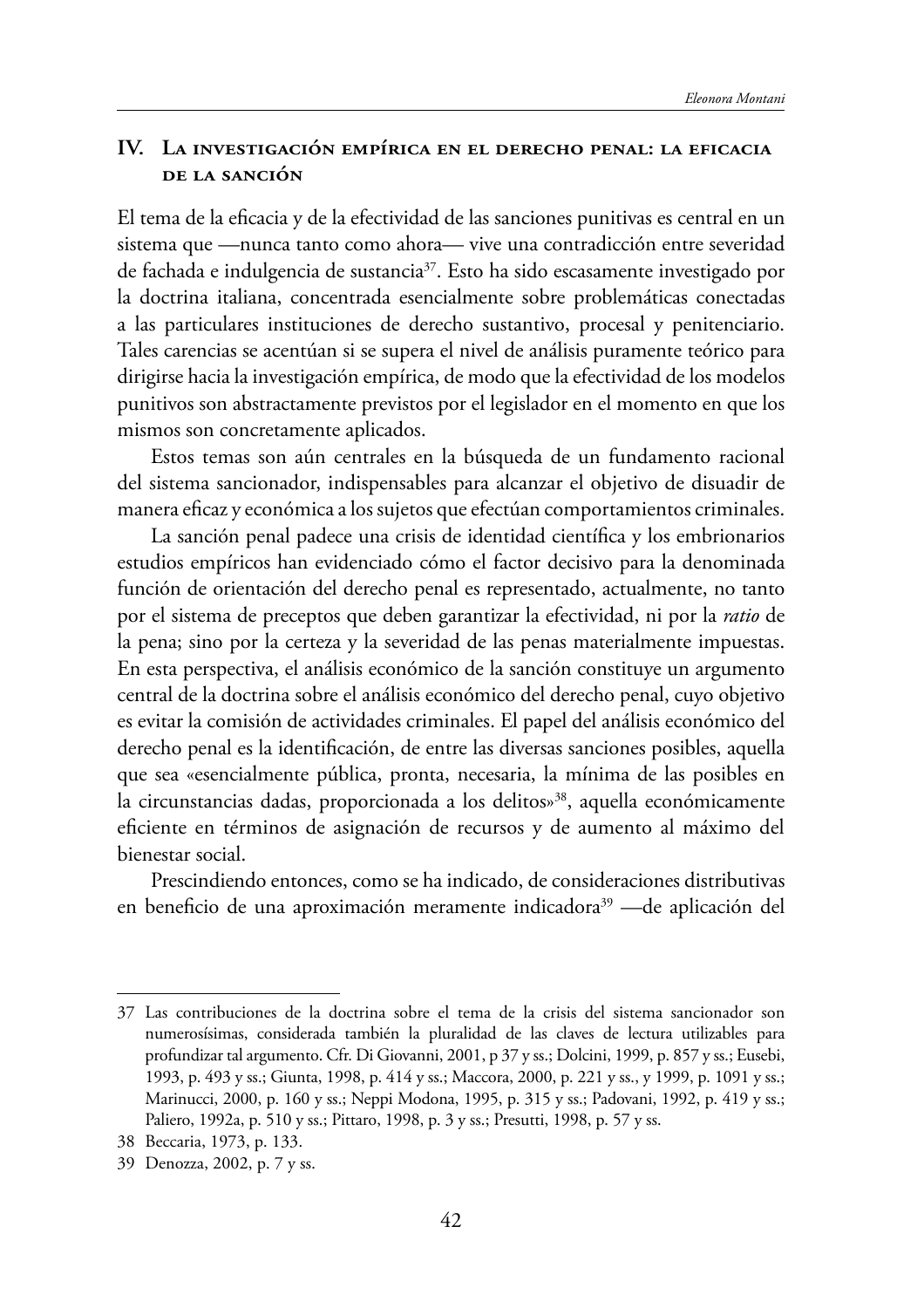concepto económico de externalidad al derecho penal<sup>40</sup>—, el límite de la actividad preventiva será fjado en la relación entre los costos sociales asociados a la intervención punitiva y aquellas que logra la comisión de delitos<sup>41</sup>. El escoger las sanciones más efcientes está en relación con el objetivo que el análisis económico fja al derecho penal. Este objetivo puede consistir en la disminución de los costes directos (costos producidos por la actividad criminal) y en los costes de administración del sistema de justicia penal (los costos de la actividad policial, de los jueces, del sistema penitenciario, etc.).

Aún para responder de manera satisfactoria dicho propósito e individualizar, fuera de dudas, la decisión punitiva óptima, es necesario, paralelamente, valorar las opciones ofrecidas por otras ramas del derecho y volver a admitir, dada la peculiaridad del sector investigado, consideraciones distributivas<sup>42</sup> que no pueden dejarse de considerar en una perspectiva de análisis integrada.

Para proceder, según la directiva así delineada, hará falta evaluar la posibilidad de aplicar el análisis económico a categorías de la dogmática propia al derecho penal, de por sí pleno de juicios de valor. Tal operación, desde una perspectiva sistémica, es fundamental en la búsqueda de una clave de lectura común dirigida a reconducir a la unidad los múltiples abordajes argumentativos de esta cuestión. Haciendo comparaciones diferentes y desarrollando un lenguaje que individualice categorías homologas y permita valorar en paralelo la efcacia alternativa y/o acumulativa de los modelos sancionadores posibles, sean los procedentes del derecho penal, del derecho civil y del derecho administrativo<sup>43</sup>.

## **V. LA CRIMINALIDAD ECONÓMICA**

### **A. Algunas premisas conceptuales**

En el modelo clásico del análisis económico del derecho<sup>44</sup>, se afirma que los potenciales criminales son desanimados de cometer un delito por el aumento

<sup>40</sup> Becker, 1974, pp. 24-27. Coleman (1985, p. 313 y ss.) profundiza la comprensión del concepto de externalidad en el derecho.

<sup>41</sup> Becker, 1974, pp. 14-18. Ver al respecto, también, Klevorick, 1985, p. 289 y ss.

<sup>42</sup> Cfr. cuanto se ha dicho supra, § 2, respecto de las relaciones entre el concepto de utilidad iuseconómica y los principios de justicia equitativa; además, § 5 sobre la *Behavioral Law and Economics*. En cuanto a las diferentes valoraciones de la entidad optimal de la sanción, cfr. Hlyton, 2005, p. 180 y ss.

<sup>43</sup> Sobre una tentativa de análisis en tal sentido, cfr. Paliero, 2006, p. 539 y ss.

<sup>44</sup> Becker ha extendido el «*teorema di Coase*» (Coase, 1960) al Derecho Penal evidenciando cómo el delito representa un costo social, independiente del perjuicio cometido a la víctima; en el análisis de las *optimal policies* frente a la criminalidad, considerada como parte del vasto discurso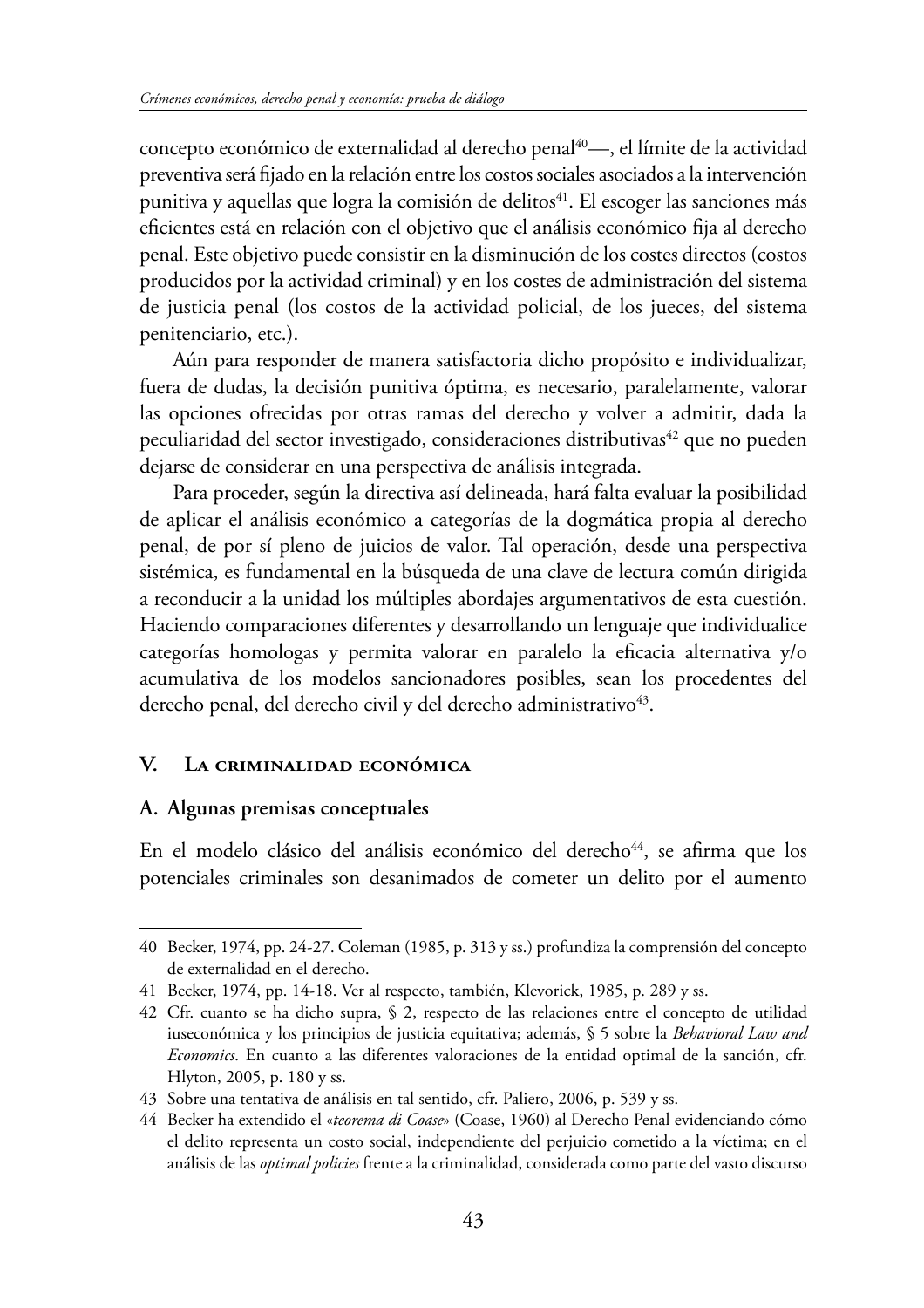de la probabilidad de ser capturados y condenados, también por la severidad de la sanción; ya que estos factores reducen la utilidad misma del desarrollo de la actividad criminal. Nuestro criminal racional tiende a llevar al máximo el propio bienestar (*Homo economicus*), balancea los costos y los benefcios del crimen y, además, se encuentra perfectamente informado en relación al riesgo propio a la actividad criminal, por lo que mantendrá el comportamiento ilícito mientras que los benefcios, que presume proceden del mismo comportamiento, sean superiores a los costos. En términos técnicos, la tesis de la disuasión —comprendida como reacción sicológica a la tendencia criminal (prevención general, denominada negativa, intimidación o persuasión)<sup>45</sup> y bajo forma de orientación cultural de las conductas del colectivo social (prevención general, llamada positiva)<sup>46</sup> sostiene que la oferta del crimen es elástica respecto a la sanción. De modo que, aumentando los recursos que la sociedad destina al arresto, a la condena y a la punición del criminal, pueda reducirse el número de delitos cometidos y los costos sociales consustanciales al daño causado por aquellos<sup>47</sup>.

Trabajos teóricamente más elaborados<sup>48</sup>, usando un modelo de asignación del tiempo entre la actividad criminal y la lícita, indican que otros factores económicos pueden tener efectos sobre la actividad criminal, tales como la renta proveniente del empleo del tiempo en una alternativa actividad lícita, el provecho de la actividad criminal y la posibilidad de ocupaciones. En este modelo, un aumento del salario, una disminución proveniente de la actividad ilícita y un incremento de probabilidad y severidad de la sanción se dirigen a desanimar al individuo de iniciar una actividad criminal.

relativo a la estrategía de asignar recursos, el autor estima óptimas las estrategias penales que permiten disminuir las pérdidas producidas por la comisión de un delito y propone una explicación de la conducta criminal mediante la aplicación de la tradicional teoría económica del escogimiento racional en el ámbito. Cfr. Becker, 1974; Ulen, 2000, p. 790 y ss.

<sup>45</sup> «Según este modelo sicológico, se presume que un hombre es un ser racional que, antes de actuar, sopesa los pro y los contra de la decisión delictuosa: este balance entre ventajas y desventajas debe ser resuelto en el sentido de una renuncia al delito, cada vez que la perspectiva de sufrimiento, que se asocia a la representación mental de la pena, supere la atractividad de las posibles ganancias relacionadas al delito (amenaza de la pena como incentivo sicológico al incentivo)» (Fiandaca & Musco, 2001, p. 661).

<sup>46</sup> «De acuerdo con esta idea, la fuerte desaprobación social, de la cual la amenaza de la imposición de la pena es el simbolo, favorece y estabiliza la identifcación de la mayoría de personas con el sistema de los valores protegido por el sistema jurídico. El temor de poder ser sancionado obraría, de hecho, también inconcientemente, como factor que facilita en cada uno de nosotros la formación de un Super-yo (conciencia moral) respetuoso de los mandatos legales» (Fiandaca & Musco, 2001, p. 662).

<sup>47</sup> Cooter & Ulen, 2004, p. 484.

<sup>48</sup> Ehrlich, 1972, p. 259; Ehrlich, 1973, p. 521; Ehrlich, 1974, p. 68.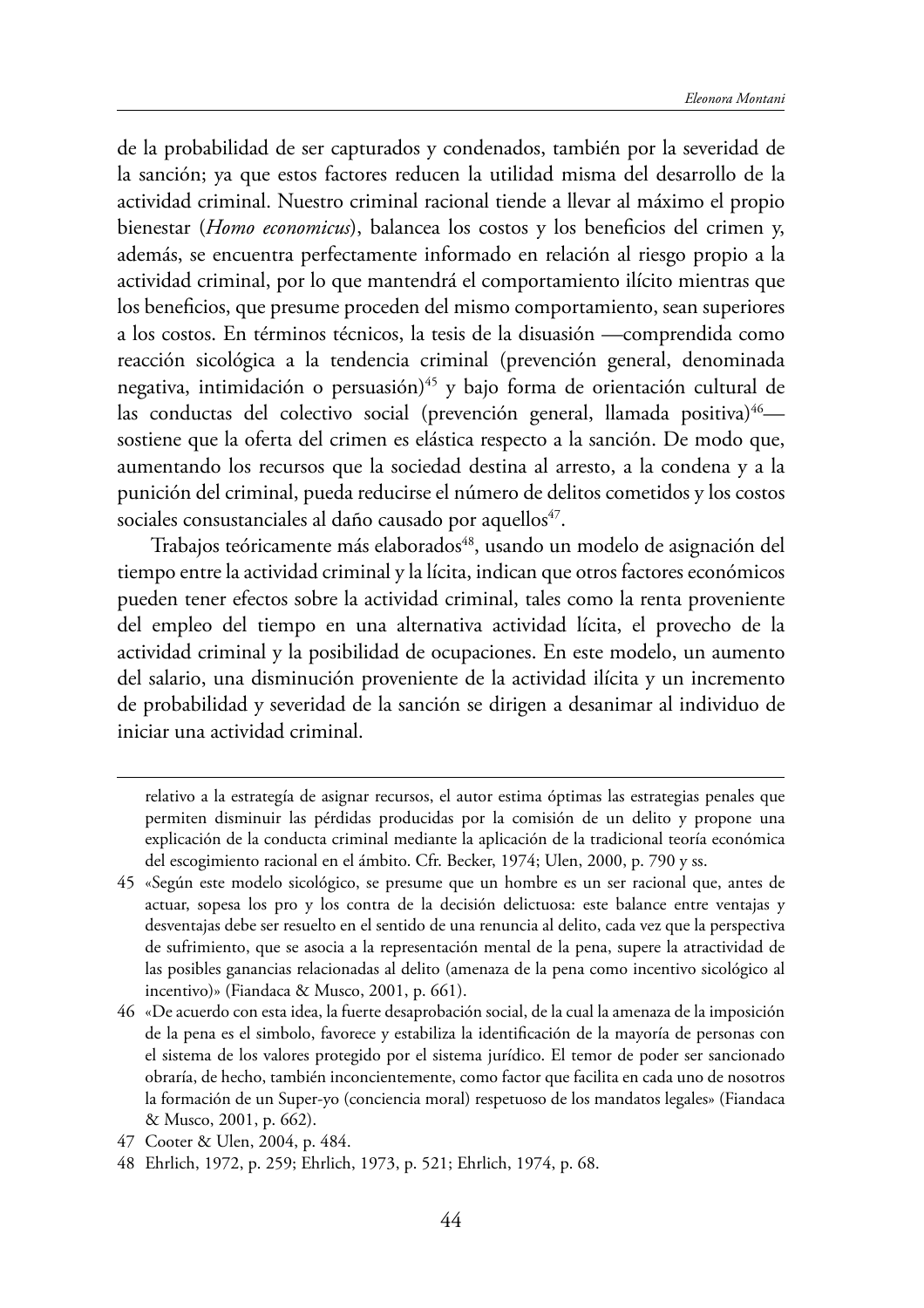Contituyen premisa de tales estudios, por ejemplo, que tanto la actividad criminal como las actuaciones lícitas no son decisiones recíprocamente excluyentes; antes bien, constituyen un *continuum* de actividad legal e ilegal generadora de ganancias. Muchos criminales se dedican a trabajos legales e ilegales, realizándolos simultáneamente (de manera concurrente); esta superposición sugiere una interacción fluida y dinámica entre las dos actividades<sup>49</sup>.

El enlace entre el crimen y el trabajo legal implica un contrabalanceo, por un lado, entre los provechos del crimen y los costos de la sanción; y, por otro, entre el trabajo lícito, los gustos y preferencias respecto a cada tipo de actividad.

Ulteriores desarrollos a lo largo de la directiva así individualizada han conducido al iuseconomista —cuyos esfuerzos buscan asimilar el *Homo economicus* al hombre real—, a acoger, desde una perspectiva integradora del análisis económico, disciplinas como la sociología, la psicología, la antropología y, en el ámbito de la aplicación del análisis económico al derecho penal, a la criminología. Tales premisas han conducido, en la segunda mitad de los años noventa, al desarrollo de una nueva aproximación denominada «*Behavioral Law and Economics*»50.

El método behavioral revela los aspectos peculiares del hombre real y busca reconducir, con el aporte de las disciplinas antes indicadas, variables inteligibles al análisis económico del derecho. Efectuado este recorrido, devienen grandezas ponderables; por ejemplo, los límites propios de aquello que podremos llamar el *Homo criminalis* mediante el método del análisis económico aplicado al derecho penal<sup>51</sup>.

Este último asunto, valorado a la luz de la dinámica del consenso social<sup>52</sup>, reconduce el precepto, comprendido como canon de comportamiento, a la centralidad que le es propia, señalando la necesidad de formular normas con fnes preventivos de modo tal que converjan y estimulen una adhesión consciente por parte del colectivo social.

<sup>49</sup> Este aspecto asume una importancia particular aún en el campo de la criminalidad económica.

<sup>50</sup> Precursor del análisis behavioral fue Herbert Simon, economista que, a mitad de los años cincuenta, se ocupó, introduciendo correctivos, de la teoría de las preferencias y de las decisiones de selección del consumidor (Simon, 1955, p. 99); esa teoría ha sido sucesivamente retomada y aplicada al análisis económico del derecho (cfr. Sunstein, 2000; véase, además, Gottfredson & Hirschi, 1990, p. 85; Harrison, 2002, pp. 452-521; Laibson, 1997, p. 443; Polinsky & Shavell, 2000, p. 1 y ss.; Robinson & Darley, 2004, pp. 173-205; Wilson & Abrahamse, 1992, p. 359.

<sup>51</sup> Límites que pueden ser fjados en la facultad cognitiva, en la tendencia a dejarse infuenciar mayormente por perspetivas de corto plazo (Jolls, Sunstein & Thaler, 1998b, p. 1593 y ss.) y, aún, en la incidencia de las normas interiorizadas en el proceso motivacional (Eide, 1994). Con relación a la criminalidad económica, cfr. Kahan, 1997b, p. 349.

<sup>52</sup> Cfr. Paliero, 1992a, p. 239, en el análisis económico del derecho. Además, cfr. Kahan, 1998, p. 609.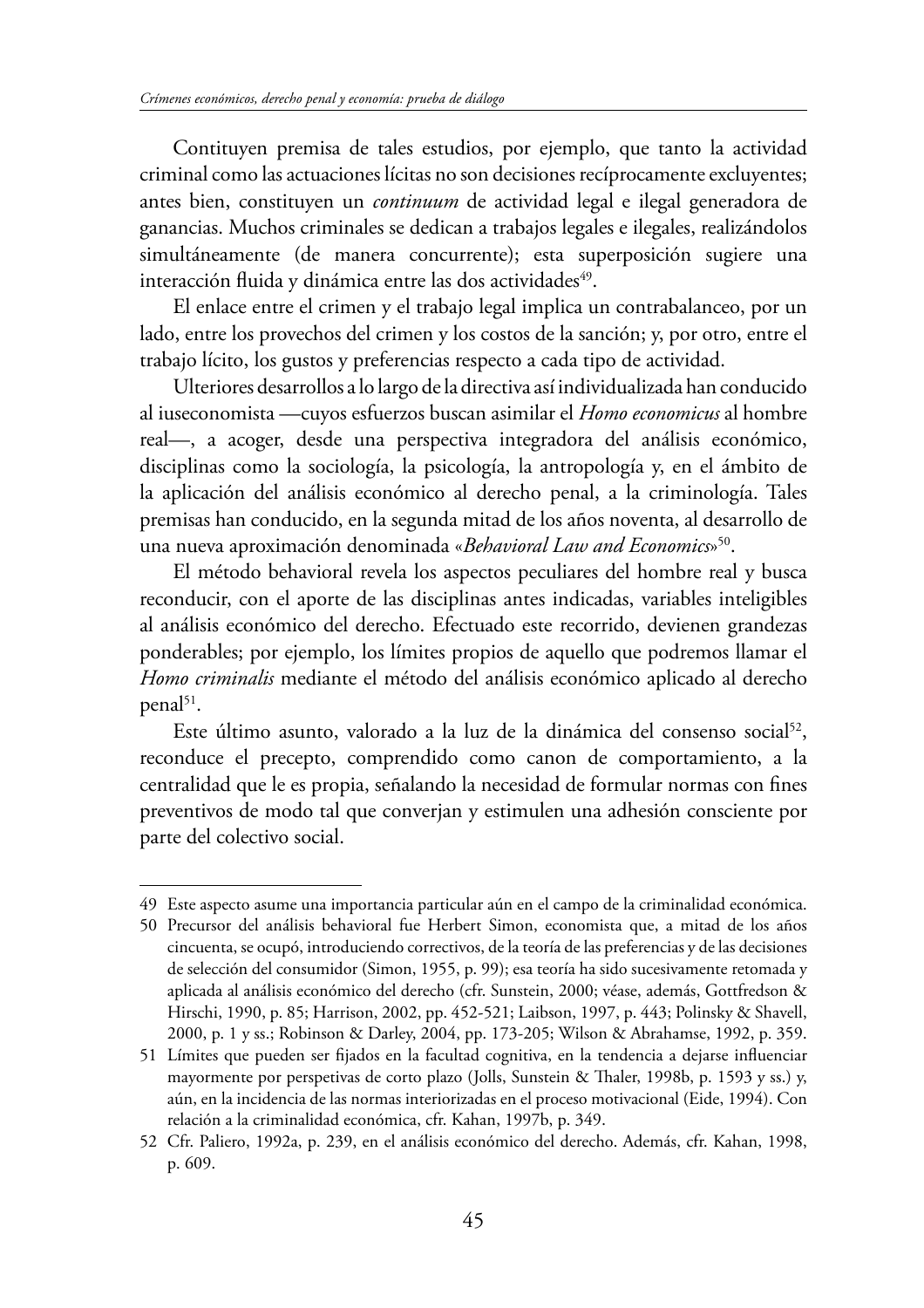El mismo Becker ha destacado recientemente, de otra parte, cómo el análisis económico no varía del presupuesto que los individuos sean motivados solo por el egoísmo o el provecho material, sino de la consideración que los mismos tienden a aumentar al máximo el propio bienestar como ellos lo perciben, actuando, además, condicionados por vínculos de ganancia, tiempo, memoria y capacidad analítica, así como por los límites relacionados a la disponibilidad de recursos y oportunidad<sup>53</sup>. Además, dicho autor ha destacado que por «racionalidad» del comportamiento criminal no se debe comprender solo el «materialismo», sino que es necesario considerar que muchos individuos obran bajo el infujo de consideraciones morales y éticas, a las que se agregan los determinantes ya evidenciados del medioambiente económico y sociocultural, por lo cual tales sujetos no cometen delitos aun cuando esto fuera económicamente sin riesgo $54$ .

Volviendo, entonces, a expresar en términos más estrictamente económicos, según las indicaciones modifcadas por un análisis behavioral, aparece oportuno integrar el modelo original de Becker con las variables subjetivistas, adecuadamente parametradas, sobre los comportamientos originarios de la fórmula indicada que tengan en cuenta las particularidades del *Homo criminalis* antes destacadas<sup>55</sup>.

#### **B. Algunas aplicaciones**

El paradigma del *Homo economicus* encuentra su campo de prueba natural en la criminalidad económica respecto a la cual es posible trazar, al menos en línea teórica, una perfecta correspondencia con la fgura del *Homo criminalis*. La fgura del reo racional que busca aumentar al máximo del propio provecho es fácilmente identifcable con el autor de los delitos económicos *lato sensu*, en los cuales el obrar es gobernado por una valoración costos-benefcios de manera racional respecto al fin perseguido<sup>56</sup> y, en consecuencia, el comportamiento resulta ser flexible respecto a la oferta criminal.

<sup>53</sup> Becker, 1996, p. 165 y ss. Versión revisada del discurso pronunciado el 9 de diciembre de 1992 en Estocolmo, con ocasión de la engrega del Premio Nobel. Originariamente publicado con el título *Nobel lecture: the economic way of looking at behavior*. Cfr. Becker, 1987, p. 15.

<sup>54</sup> Becker, 2000, p. 170.

<sup>55</sup> «El binomio central objetivamente orientado a la pena —relativo a la severidad (por tipo y medida) y la probabilidad de la aplicación de la sanción— va integrado con los componentes subjetivos, orientado hacía el autor, y representante tanto del componente estático de la sensibilidad individual ante la pena, como del componente dinámico de la propensión o tendencias» (Paliero, 2006, p. 545). Además, cfr. Klevorick, 1985, p. 289; Becker & Landes, 1974, p. 129; Eide, 2000, p. 346; Polinsky & Shavell, 1979, p. 880.

<sup>56</sup> Sutherland, 1987, p. 135.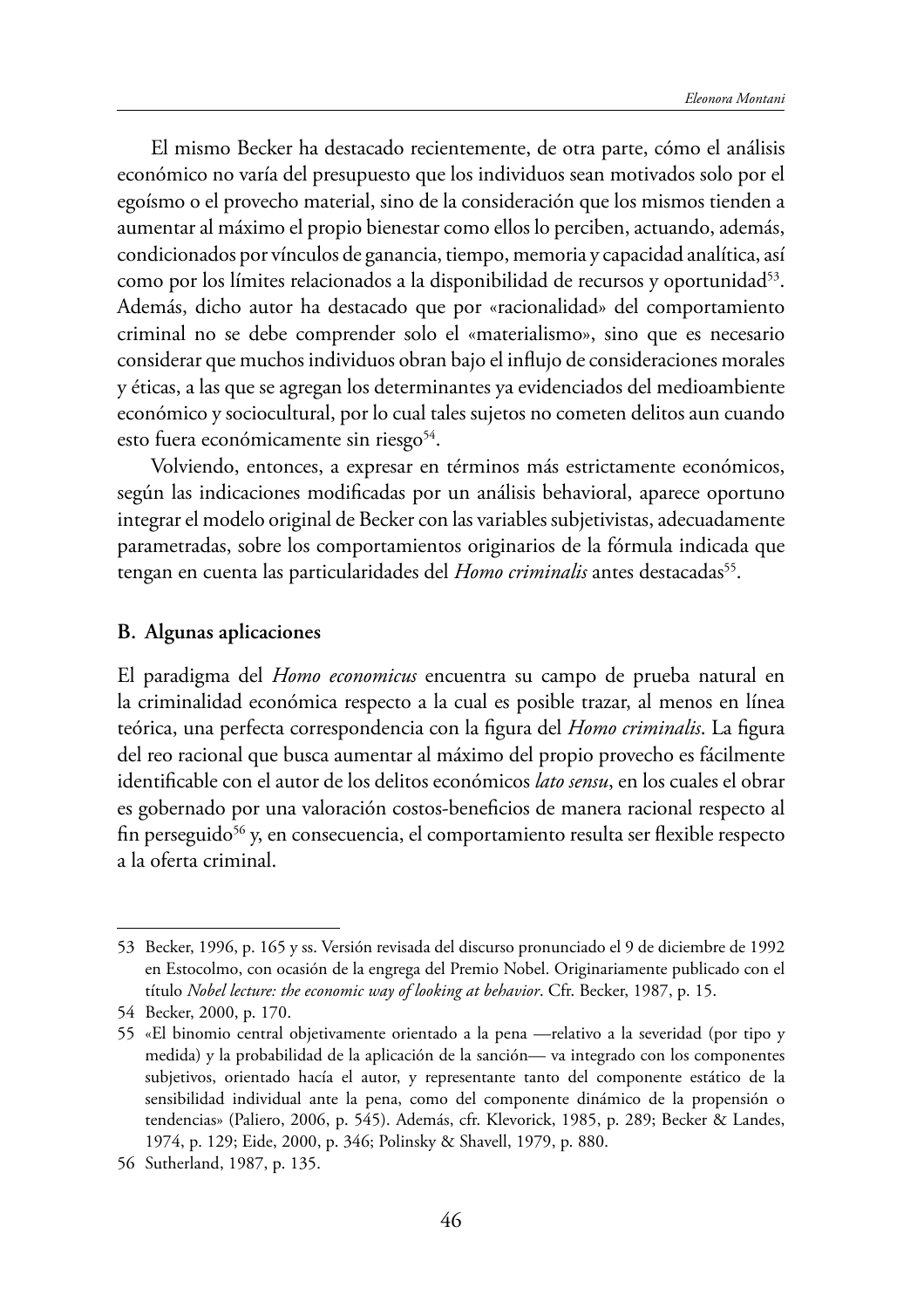La doctrina más reciente, haciendo propias las consideraciones antes desarrolladas y remarcando cuanto ya ha quedado evidenciado en tema de incidencia de las normas interiorizadas sobre el proceso motivacional, ha subrayado la esterilidad de una política criminal guiada por la lógica meramente intimidatoria que utiliza, como único instrumento en la lucha contra la criminalidad, la exacerbación de las respuestas punitivas, haciéndose promotora de un derecho penal simbólico, caracterizado por elevados costos sociales y por una profunda incidencia en las cifras oscuras<sup>57</sup>.

En esta óptica deben ser leídos algunos estudios en materia de criminalidad económica<sup>58</sup> que promueven el regreso decisivo a una ética de los negocios, reclamando la atención sobre la necesidad de aumentar mecanismos que puedan responder de modo efciente a instancias de vigilancia y control y de instaurar círculos virtuosos que hagan menos apetecibles a los ojos de potenciales delincuentes la conducta ilícita, actuando así de manera preventiva respecto a la comisión de delitos<sup>59</sup>. Objetivo, este último, a perseguirse con instrumentos alternativos a aquellos propios del derecho penal, correspondiendo una atenta evaluación de la efectividad de los mismos.

Aunque, tal aproximación, caracterizado sobre la carta por una linealidad no común, se complica notablemente cuando nos avecinamos de hecho a la temática de la criminalidad de la empresa: delitos de índole económica son cometidos indiferentemente por individuos aislados y por organizaciones complejas (empresas, sociedades), cuya estructura en crecimiento exponencial vinculado a la difusa globalización evidencia una siempre mayor fragmentación de los centros decisionales y de control; las empresas mismas son, pues, frecuentemente víctimas de delitos económicos y aun, en numerosos casos, es difícil determinar el desvalor de la conducta y su lesividad (es decir, *insider trading*); no es olvidada, fnalmente, la participación signifcativa de la criminalidad organizada en la criminalidad económica. En cuanto a esto último, parece oportuno destacar que el ámbito de indagaciones aquí considerado es circunscrito a los delitos cometidos en el contexto de la actividad de una empresa lícita, incluso sabiendo que un diseño de reforma del derecho penal de la economía no puede prescindir de afrontar

<sup>57</sup> Forti, 2000, pp. 64, 236 y 404.

<sup>58</sup> En particular, respecto a la ya citadas del SOX, cfr. Cunningham, 2002, p. 915 y ss.; Khanna, 2002, p. 1215 y ss.; Perino, 2002, p. 671 y ss.; Ribstein, 2002, p. 1 y ss. Con respecto al tema de la responsabilidad penal de las personas jurídicas, cfr. Cohen & Alexander, 1999, p. 1 y ss.; Fischel & Sykes, 1996, p. 319; Friedman, 2000, p. 833; Khanna, 2004, p. 95 y ss.; Khanna, 1996, p. 1477; Lott, 2000, p. 492; Simpson, 2002, p. 89.

<sup>59</sup> Este modelo de intervención llamado *enforcement pyramid* ha sido elaborado por Ayres y Braithwaite (1992). En el mismo sentido, cfr. Farrel, Chamard, Clark & Pease, 2000, p. 122.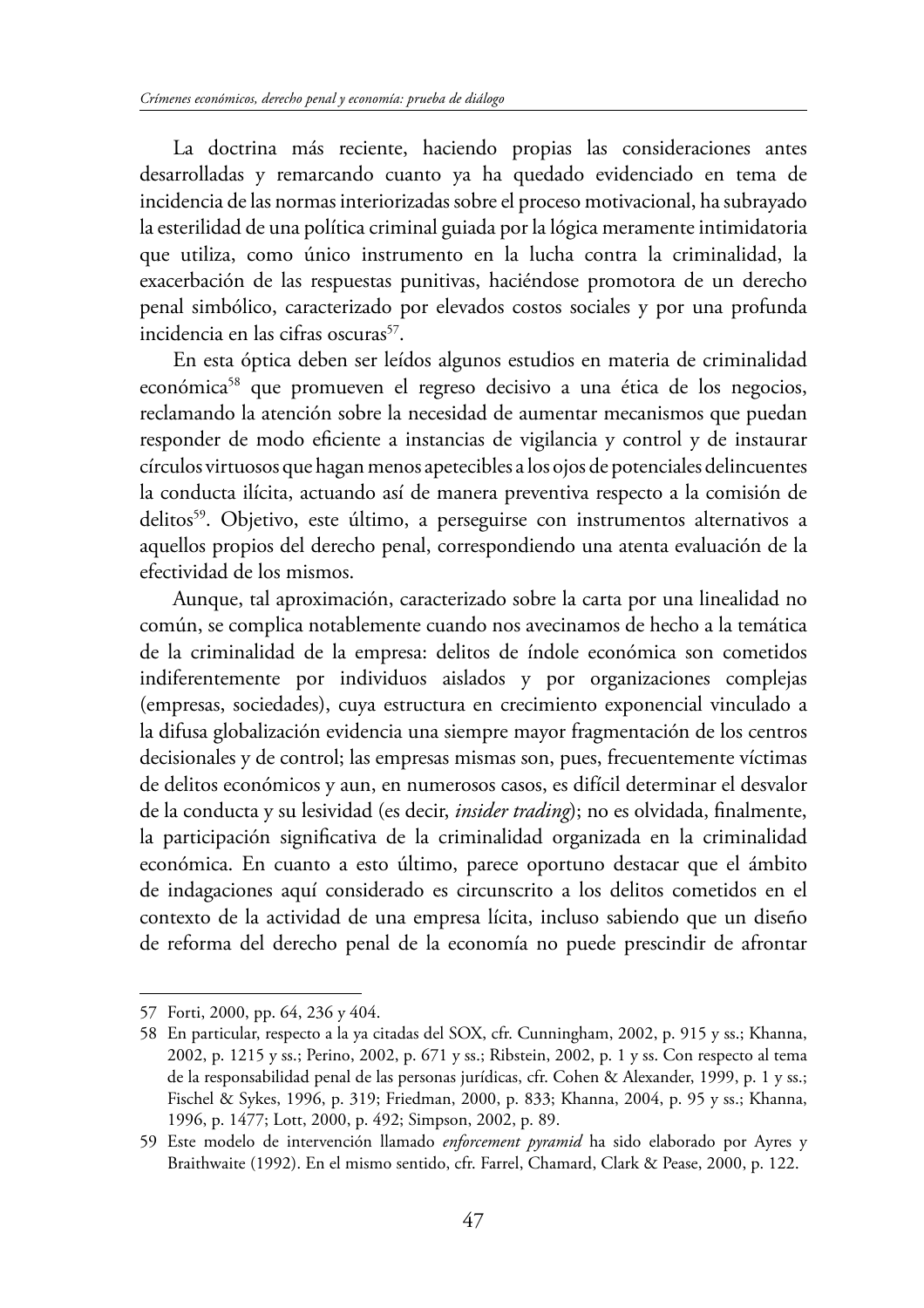la problemática de la criminalidad organizada, cuyos vínculos y conexiones con la actividad económica lícita son siempre evidentes<sup>60</sup>.

Primera cuestión que se impone al análisis relativo al papel de asignar al derecho penal en relación con la actividad económica, sea que la sanción recaiga sobre el individuo, persona física, que obra en la empresa, sea que se aplique a la persona jurídica. La doctrina mayoritaria se pronuncia expresando amplias reservas sobre la efcacia persuasiva del instrumento penal en el contexto de la criminalidad económica, incluso señalando la carencia de estudios empíricos en este sector. Al lado de estos autores, se sitúan aquellos que, aunque escépticos ante una postura represiva, remarcan la imposibilidad de abdicar *in toto* al presidio penal, remarcando la necesidad de una refexión profundizada en relación al significado, al papel de la sanción penal y a la selección de la sanción optima $^{61}$ .

## **C. El análisis económico del derecho penal en los crímenes económicos: los estudios realizados en ultramar**

Las aplicaciones del análisis económico al particular sector de la criminalidad económica ha tenido un importante impulso en los años noventa en razón de la introducción de la *US Government's Corporate Sentencing Guidelines*<sup>62</sup> dirigida a la empresa, que acogieron las indicaciones sugeridas por el empleo de este abordaje analítico-metodológico en los términos de selección de la sanción óptima<sup>63</sup>, enfatizando el papel de las penas pecuniarias. Tales sanciones son consideradas por el iuseconomista, de forma tradicional, como instrumentos especialmente efcaces para combatir la criminalidad económica: por un lado, por que afectan un bien —el patrimonio— que el delincuente mismo considera valioso, en la mayoría de los casos, por fn de provecho; por otro lado, por que comportan un costo particularmente reducido para la sociedad, dirigiéndose a sujetos solventes<sup>64</sup>.

<sup>60</sup> Para una sumaria indicación del fenómeno, ver Alessandri, 2005.

<sup>61</sup> Alexander, 2004, p. 20.

<sup>62</sup> En 1991, fueron promulgadas las *Federal Sentencing Guidelines*, normas que formalizan criterios guías dirigidos a orientar la discrecionalidad del juez en la medición de la pena directa a la empresa. Tales normas han sido recientemente enmendadas. Cfr. Bowman, 2004, p. 373 y ss.; Steer, 2004, p. 1 y ss.

<sup>63</sup> Numerosos son los estudios sobre el grado óptimo de las sanciones en relación con el fn de disuación antes y después de la introducción de las *US Sentencing Guidelines*. Cfr. Arlen, Alexander & Cohen, 1999, p. 393; Cohen, 1991, p. 247; Cohen, 1996, p. 399; Deakin, 2000, p. 70; Fisse, 1986, p. 25; Lambiras, 2003, p. 468; Laufer, 2002, p. 643; Parker & Atkins, 1999, p. 423.

<sup>64</sup> Posner, 1992, p. 210; Polinsky & Shavell, 1982, p. 89 y ss.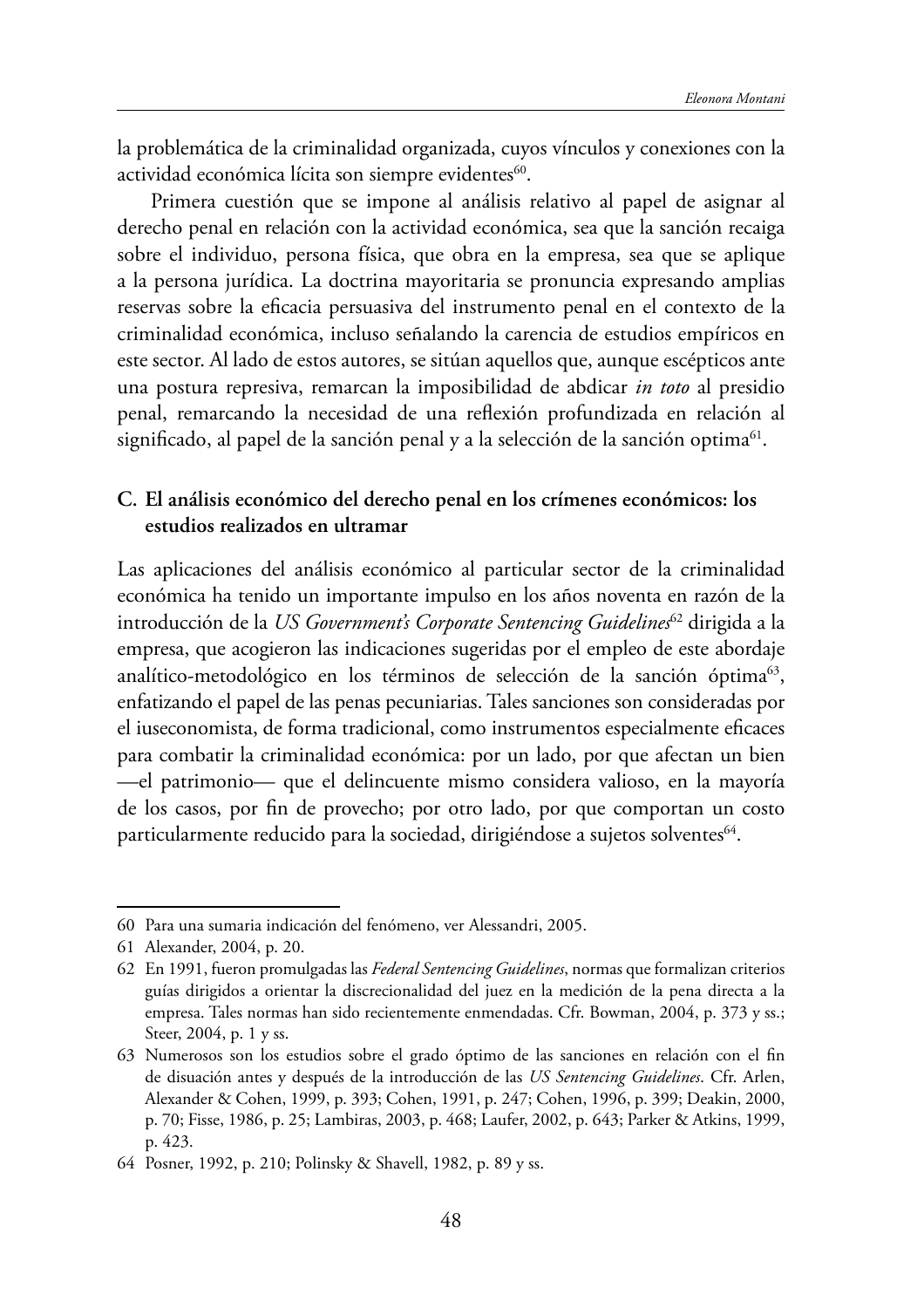Sin embargo, la indagación iuseconómica no se ha limitado a este sector; sino que aun se ha introducido en el debate ferviente sobre la forma óptima de responsabilidad a atribuirle a la persona jurídica. La doctrina mayoritaria se ha pronunciado a favor de una responsabilidad de tipo civil<sup>65</sup>, opción que se basa en diversas consideraciones relacionadas con la estructura del procedimiento civil que impone una medida de prueba menos rigurosa que la exigida en el procedimiento penal, junto a una mayor atención al resarcimiento del daño frente a la víctima y a una mayor efcacia en la fase ejecutiva, además de un costo inferior en el procedimiento. A lo dicho se agrega además que, en ambos casos, sea que se opte por una responsabilidad penal, sea que se prefera la confgurabilidad de una responsabilidad de tipo civil, la sanción impuesta a la persona jurídica es en esencia la misma; esto es, la sanción pecuniaria. En estos casos, el estigma derivado del proceso civil difere, sin embargo, del que es producido más intensamente por el proceso penal<sup>66</sup>.

Parcialmente diferentes son las posiciones de otros autores que, aunque escépticos ante una alternativa represiva a la luz de la inadecuación de la sola sanción pecuniaria, vista con frecuencia como privada de efecto estigmatizante<sup>67</sup> y aplicada sin base o adecuadas reflexiones teóricas<sup>68</sup>, acentúan el aspecto de la eficiencia sancionadora de *shaming penalties<sup>69</sup>*, evidenciando que la verdadera

<sup>65</sup> Arlen, 1994, p. 833; Arlen & Kraakman, 1997, p. 687; Block, 1991, p. 395; Fischel & Sykes, 1996, p. 319 (los autores sostienen que no es necesaria la responsabilidad penal de la empresa en un sistema legal con apropiadas medidas civiles y que la responsabilidad penal empresarial produce serios problemas de superdisuación); Roe, 2002, p. 233.

<sup>66</sup> Parker, 1996, p. 381.

<sup>67</sup> Un interesante estudio presenta los resultados de una investigación realizada en un grupo de inmigrantes. Los padres estaban habituados a llegar tarde a recoger sus hijos, obligando a los profesores a permanecer después de la hora de cierre. Para desalentar este comportamiento, fue introducida una pena pecuniaria para los padres que llegasen tarde. Como resultado, el número de padres retrazados aumentó de manera importante y, después que la sanción fuera derogada, no ha disminuido. Esto se debe, según los autores, a que los padres, sin percibir el efecto estigmatizante de la sanción, han considerado el precio a pagar. Cfr. Gneey & Rustichini, 2000, p. 1 y ss.; Block & Gerety, 1995, p. 123.

<sup>68</sup> Cfr. Moore, 2003, p. 13. Un estudio empírico realizado en dos grandes ciudades, sedes de cortes judiciales, evidencia que el número de los deudores tiende a ser limitado y un porcentaje considerable de los mismos ha sido condenado a pagar montos considerables. Posner (1992, p. 226 y ss.) destaca cómo la tendencia del modelo actualmente utilizado es la de penar todos los crímines mediante una sanción uniformemente severa. Esto elimina la disuasión marginal —el incentivo de sustituir un delito menos grave por uno más grave—. Así, una rapiña es castigada en la misma severidad que un homicidio, el asaltante tenderá a matar la víctima para eliminarla como testigo. Cfr. Andreoni, 1991, p. 385.

<sup>69</sup> Cfr. Lott, 1996, p. 363. Los efectos sancionadores de las *shaming penalties* son evidentes especialmente en caso de comisión de fraude en perjuicio de la autoridad de vigilancia,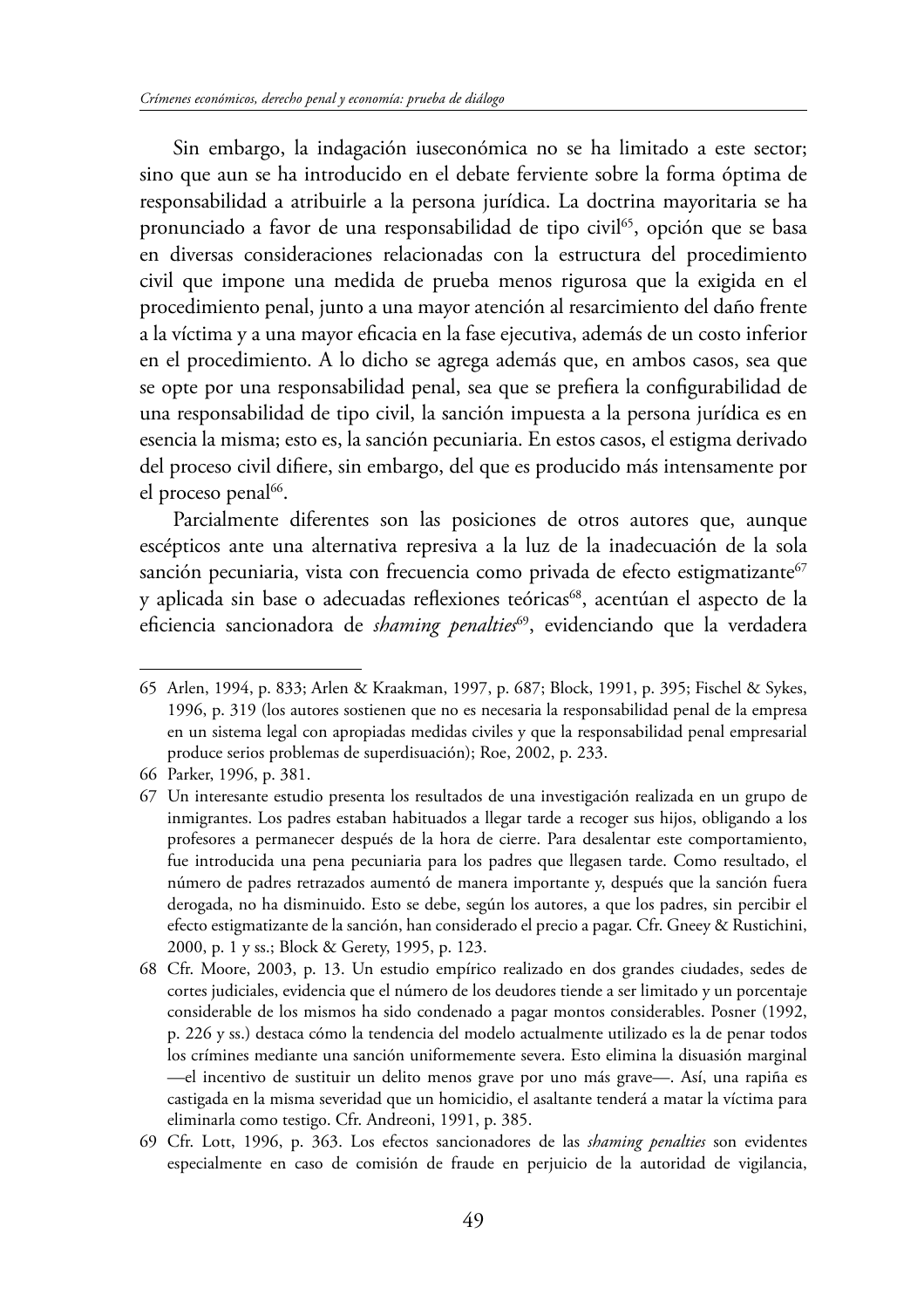pérdida para la sociedad consiste no tanto en la condena en sí misma, sino en la reputación por las penalidades impuestas por el mercado en consecuencia de la condena.

El estigma social debido al etiquetamiento del condenado como sujeto desviado que ha violado las normas que regulan la vida de los coasociados incide en el honor del condenado en una perspectiva subjetiva y, en una perspectiva objetiva, sobre la reputación. Esta última, particularmente preciosa para la empresa que, por lo general indiferentes ante las penas pecuniarias vistas como costes y compensadas de forma fácil por las ventajas económicas conseguidas mediante la conducta ilícita y a las penas de detención que se imponen a la persona física imputada, es inmediatamente sustituido por un nuevo sujeto en el organigrama empresarial, demostrando ser bastante más sensible a la potencial pérdida de credibilidad y fiabilidad en el mercado<sup>70</sup>.

Los *shaming penalties*<sup>71</sup>, mediante la publicación de la conducta ilícita del sujeto y de la condena social a la misma, obran, según algunos autores, siguiendo el modelo clásico de disuasión, planteando al potencial delincuente costos producidos por la comisión del delito en términos de pérdida de reputación, así como inducirlo a desistirse del propósito criminal mediante un cálculo costos-beneficios<sup>72</sup>. De acuerdo a otros, por el contrario, tales sanciones infuirían sobre los coasociados en términos de condicionamiento de los cánones de comportamiento, infuyendo y reforzando la percepción del desvalor vinculada a la violación de la norma, según una doble acepción de prevención especial y de prevención general<sup>73</sup>.

- 71 Para un enmarcamiento sistemático de los estudios sobre *shaming penalties*, cfr. Varios autores, 2003, p. 2186.
- 72 En este sentido, cfr. Posner, 1985, p. 1228.

del Estado o de los inversionistas; en estos casos, la pérdida de valor en el mercado provocada por la noticia de la comisión del delito mismo tiene una magnitud de 100 veces más que la de la sanción pecuniaria prevista en las *sentencing giudelines*. Cfr. Alexander, 1999, p. 199; Recca, 2004, p. 879.

<sup>70</sup> Sobre el tema, cfr. Alexander, 1999, p. 489; Barnard, 1999, p. 72; Kahan & Posner, 1999, p. 365; Skeel 2001, p. 129; Lott, 1996, p. 371; Skeel, 2001, p. 1811; Wong, 2000, p. 3. Todo ello partiendo de la premisa que una sanción que se limita a la pena pecuniaria o privativa de libertad como medida efciente-disuasiva respecto a la conducta ilícita de la empresa ignora generalmente los mejores resutados obtenibles mediante una política de estigmatización. Este autor doctrinal sostiene que una etiqueta, de índole estigmatizante, obra como una pena pecuniaria sobre el valor en el mercado de la reputación de la empresa y los efectos de la etiqueta actúan como disuasivo económico de manera indefnida.

<sup>73</sup> Braithwaite (1989, p. 79 y ss.) enfatiza el aspecto de la prevención especial que favorece la función de recurrir a sanciones que aparecen al delincuente, junto al reproche por el comportamiento delictuoso, la posibilidad de una reinserción en la colectividad mediante demostración de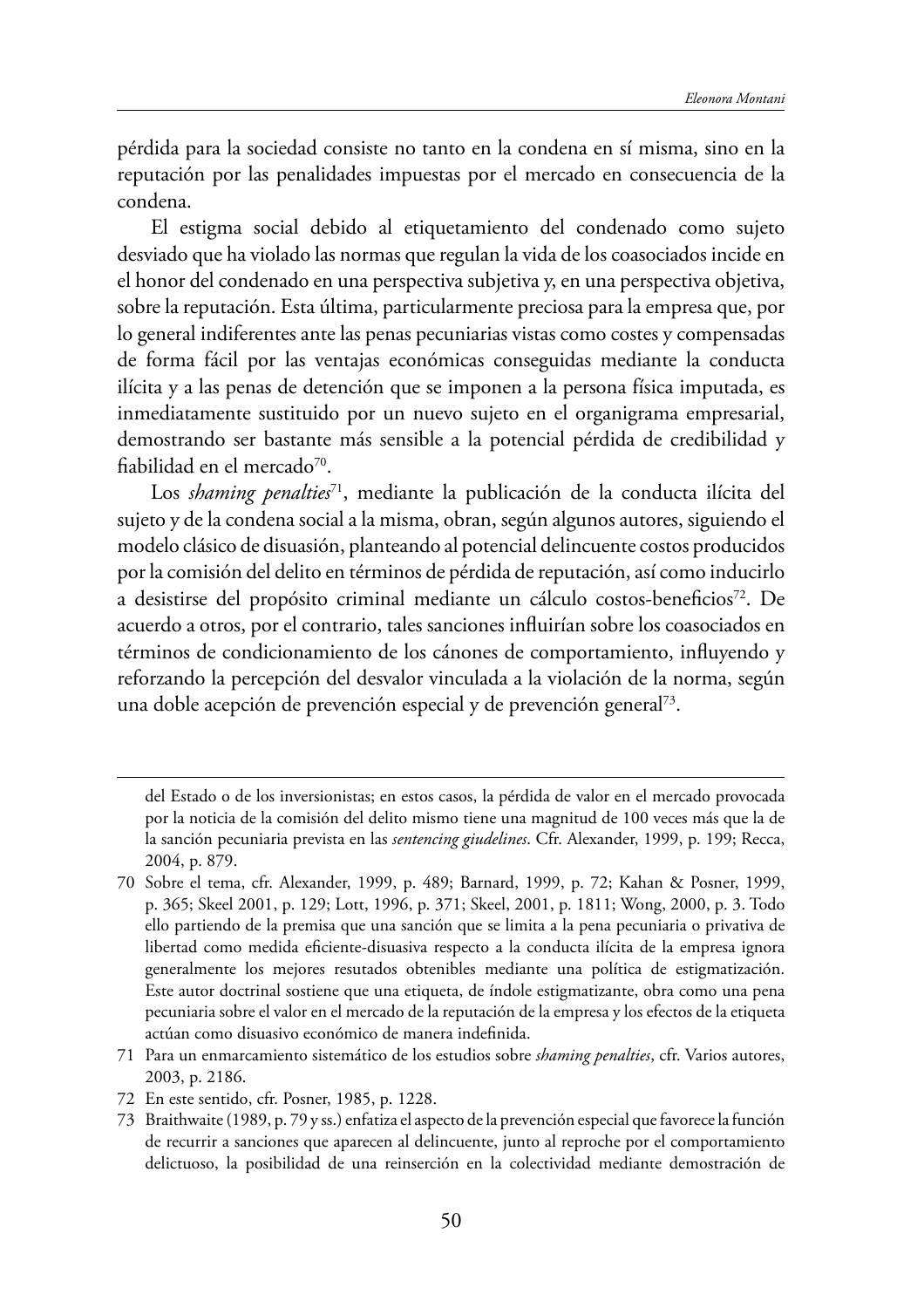En el ámbito de la decisión sobre la política óptima ante la criminalidad económica, los *shaming penalities* son considerados particularmente efcaces.

Al respecto, un interesante estudio de Simpson<sup>74</sup> presenta los resultados de un test empírico relativo a los efectos de la criminalización de los *coporate crimes*. Austria muestra cómo el comportamiento de los administradores no son muy infuenciados por la amenaza de sanciones tradicionales; sino, por el contrario, por la perspectiva de consecuencias negativas consistentes en pérdida de relaciones signifcativas y de reputación individual y de la empresa, además por la presencia de un válido sistema interno de *compliance*.

Tales refexiones se integran en un panorama de investigaciones más amplio, en el que Austria se ha cuestionado el mérito de la efcacia de la selección del instrumento penal, el cual presidió la licitud de la actividad de la empresa<sup>75</sup>. Austria, variando refexiones teóricas y evidencias empíricas, destaca la incapacidad del derecho penal de obrar en términos de disuasión en el campo de la criminalidad económica y esto, no obstante, las refexiones en términos de asimilación de la figura del *Homo economicus* al delito que obra en este ámbito<sup>76</sup>.

Simpson sostiene, por tanto, la necesidad de recurrir a políticas integradas en las que un papel importante es asignado a los mecanismos de control administrativo $77$ y de autodisciplina obligatoria78.

Las penas pecuniarias son, en consecuencia, un método de sanciones más eficaz que la privación de libertad cuando el delincuente es solvente79. Los *shaming penalties* pueden hacer indeseable la conducta ilícita no solo respecto al administrador, sino también a aquellos de los socios y de la estructura al interior de la cual el sujeto actúa. Son numerosos, al menos en papel, los instrumentos adecuados para determinal al potencial delincuente a desistir del propósito criminal, como podemos explicar las recientes reformas legislativas<sup>80</sup> y el aumento de sentencias que imponen penas de cárcel severas para reprimir crímenes económicos y no violentos de la clase

respeto a los valores violados concentra la atención sobre la prevención general. Al respecto, cfr. Kahan, 1996, p. 630; Kahan, 1997b, p. 349.

<sup>74</sup> Simpson, 2002, p. 116 y ss.

<sup>75</sup> Simpson, 2002, p. 117.

<sup>76</sup> Simpson, 2002, pp. 35-78 y 116-162.

<sup>77</sup> La referencia es sobre los órganos federales encargados de ejercer un control administrativo sobre el operador de la empresa en específcos sectores económicos (por ejemplo, la *Security Exchange Commission* o SEC).

<sup>78</sup> Se trata de los llamados *compliance programs* (códigos internos de autodisciplina).

<sup>79</sup> Bowles, 1985, p. 94.

<sup>80</sup> Basta aquí recordar cuanto ya se ha indicado anteriormente, a manera de ejemplo, en relación al *Sarbanes-Oxley Act* (2002).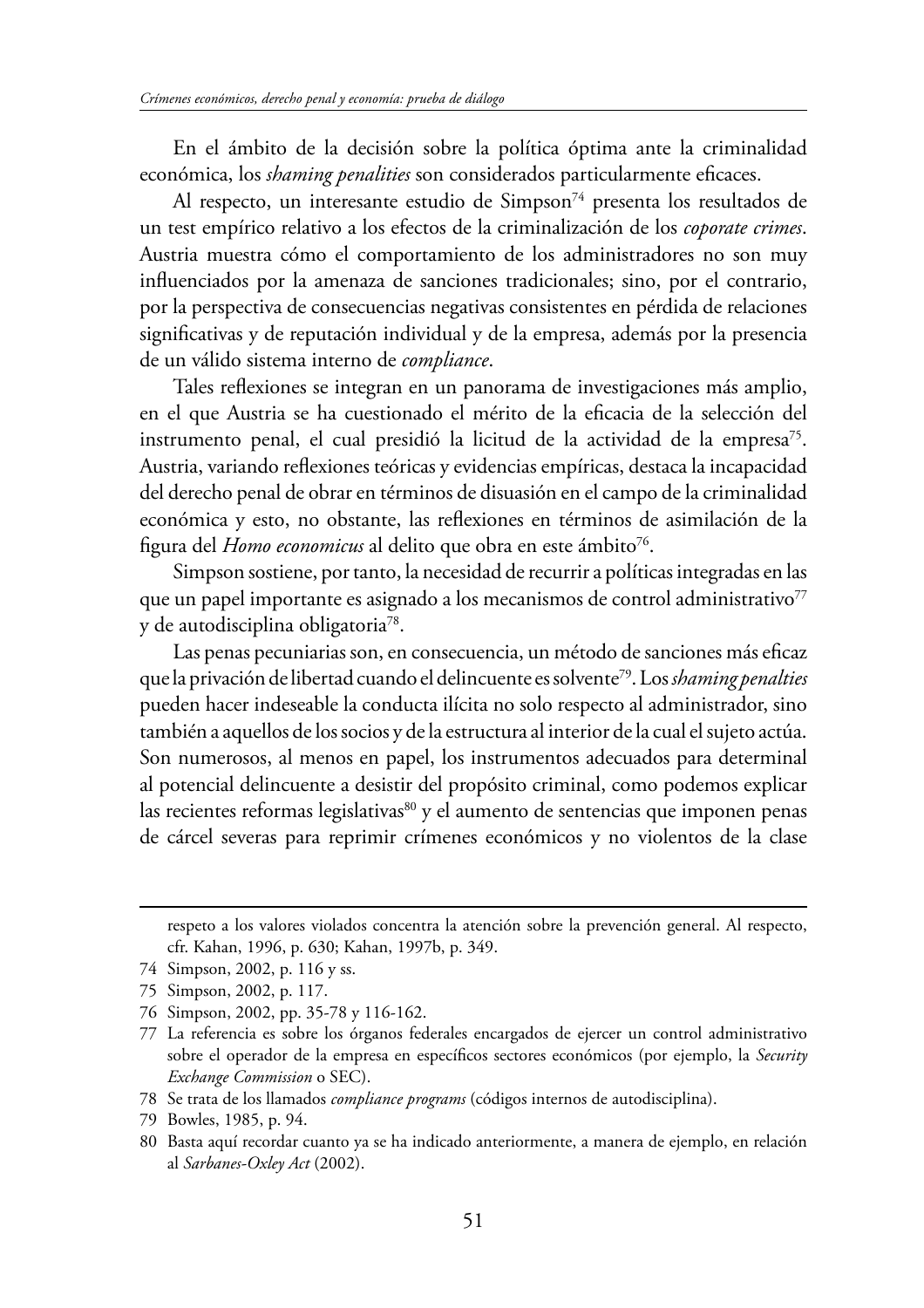media (delitos como la evasión de impuestos, delitos societales, corrupción)<sup>81</sup>. No solo la mayor parte de los sujetos activos en estos tipos de delitos es generalmente solvente y en capacidad de pagar sanciones elevadas; sino que estos, asociados a *shaming penalties*, han demostrado poseer, al menos en el papel, un notable efecto persuasivo. A esto se agrega que el efecto estigmatizante de las sanciones privativas de libertad por un delito económico pueden ser extremadamente graves para los sujetos (personas físicas) condenados, comprometiendo de manera signifcativa la capacidad de producir beneficio, los contactos y las referencias $^{82}$  y sustancialmente privado de cualquier relevancia respecto a la persona jurídica comprometida de manera eventual. Por último, muchos delitos económicos —por ejemplo, el *insider trading*— tienen un impacto sobre el bienestar empresarial y es difícil determinar el daño provocado $83$ .

Esta interrogante no parece posible de responder si no es recurriendo a la voluntad de evidenciar un afán fuerte de asumir el problema, con un valor esencialmente simbólico de la inmediatez de la crisis que han atravesado los mercados, con el preciso propósito de reafrmar los valores éticos violados, confirmando la confianza en el sistema<sup>84</sup>.

### **VI. UNA INVESTIGACIÓN EMPÍRICA**

En ausencia de investigaciones empíricas sobre la criminalidad económica<sup>85</sup> y en un panorama caracterizado además tanto por una crisis generalizada de la legalidad, como por una degradación ética sin precedentes, se impone una refexión de gran amplitud sobre la disciplina de la actividad económica.

En la tentativa de dar respuesta a las cuestiones antes planteadas o, más modestamente, de avivar una refexión más ponderada y empíricamente verifcable, un proyecto de investigación de la Universidad L. Bocconi de Milán, coordinado por el profesor Alberto Alessandri, ha lanzado una investigación empírica sobre

<sup>81</sup> Silberfarb, 2003, p. 95 y ss.; Recine, 2002, p. 1535.

<sup>82</sup> Esto es verdadero sobre todo en un contexto como el estadounidense, donde la moralidad y la ética en los negocios son considerados valores fundamentales.

<sup>83</sup> Posner, 1992, p. 228.

<sup>84</sup> No faltan opiniones autorizadas para sostener las decisiones represivas contenidas en el *Sarbanes-Oxley Act*, califcadas como un paso constructivo, aunque breve, en la dirección justa. Cfr. Brickey, 2003a, p. 357.

<sup>85</sup> Cfr. Di Gennaro & Pedrazzi, 1982, p. 172.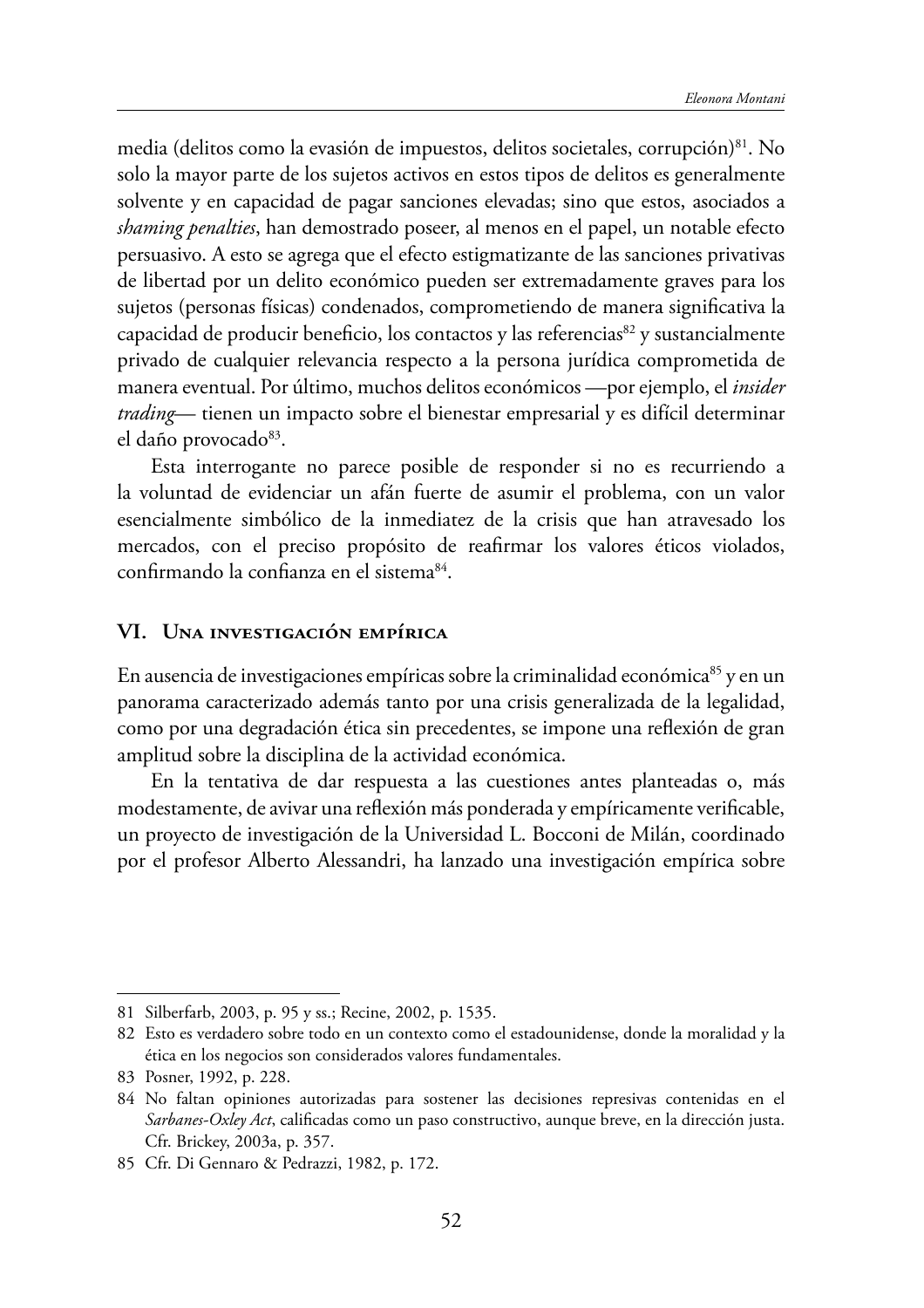la efcacia persuasiva del delito de falsas comunicaciones empresariales en el periodo 1992-2002 en Milán<sup>86</sup>.

El objetivo de este análisis es proporcionar un instrumento válido para ensayar de manera empírica la concreta aplicación de las sanciones actualmente previstas por nuestro legislador y, así, poner las bases para lograr delinear el tipo de sanción óptima y alcanzar la mejor disuasión, valorando, en el mérito, el costo-oportunidad de la elección de tutela penal.

A la luz de la absoluta carencia de datos en temas de criminalidad económica, se ha iniciado la recolección de los mismos: operaciones necesarias y preliminares a cualquier refexión sobre el tema.

En esta fase, un equipo de investigadores, mediante una fcha cuidadosamente elaborada y estructurada con el fn de recolectar el mayor número de informaciones posibles sobre cada elemento y etapa de la valoración, para aumentar el ámbito de cobertura y la fexibilidad de la investigación, ha examinado los expedientes relativos a los procedimientos iniciados en la Procuraduría de la República de la capital de la Lombardía en tema de falsedad documental empresarial en el periodo 1992-2002. Este proceso ha permitido recoger las informaciones mayormente importantes respecto a los resultados procesales.

De esta primera indagación, han sido excluidos los elementos referentes a la índole de la empresa<sup>87</sup> comprometida, tratando de concentrar la investigación *stricto sensu* en la disciplina legal y prescindiendo de la posible colusión de la empresa —elemento que hubiese ampliado excesivamente el espectro de la investigación, arriesgando, además, de falsear los parámetros de referencia a la luz de la introducción de la reciente normativa.

Por añadidura a lo anterior, se ha decidido mantener una sección en la que se inserten eventuales refexiones y así poder registrar elementos no considerados en la fcha que pueden asumir importancia si se repiten.

Actualmente, se ha concluido la fase de la recolección de datos y los mismos son objeto de elaboración estadística, de manera que se hagan inteligibles, en términos cualitativos además que cuantitativos, datos particularmente complejos;

<sup>86</sup> «El análisis económico de las sanciones punitivas: refexiones teóricas referentes a la actividad de la empresa y primer intento de determinar empíricamente la efcacia disuasiva del delito de falsa comunicación empresarial en la década 1992-2002 en Milán». Este proyecto de investigación fue cofnanciado en el sentido del DM 21, del 20 de febrero de 2003 (2003124404-001, proyecto coordinado por Alberto Alessandri, profesor de Derecho Penal Comercial de la Università commerciale L. Bocconi de Milán).

<sup>87</sup> Única excepción a la relevación de la estructura empresarial, en el ámbito en el que se ha verifcado el ilícito y el sector de empresa.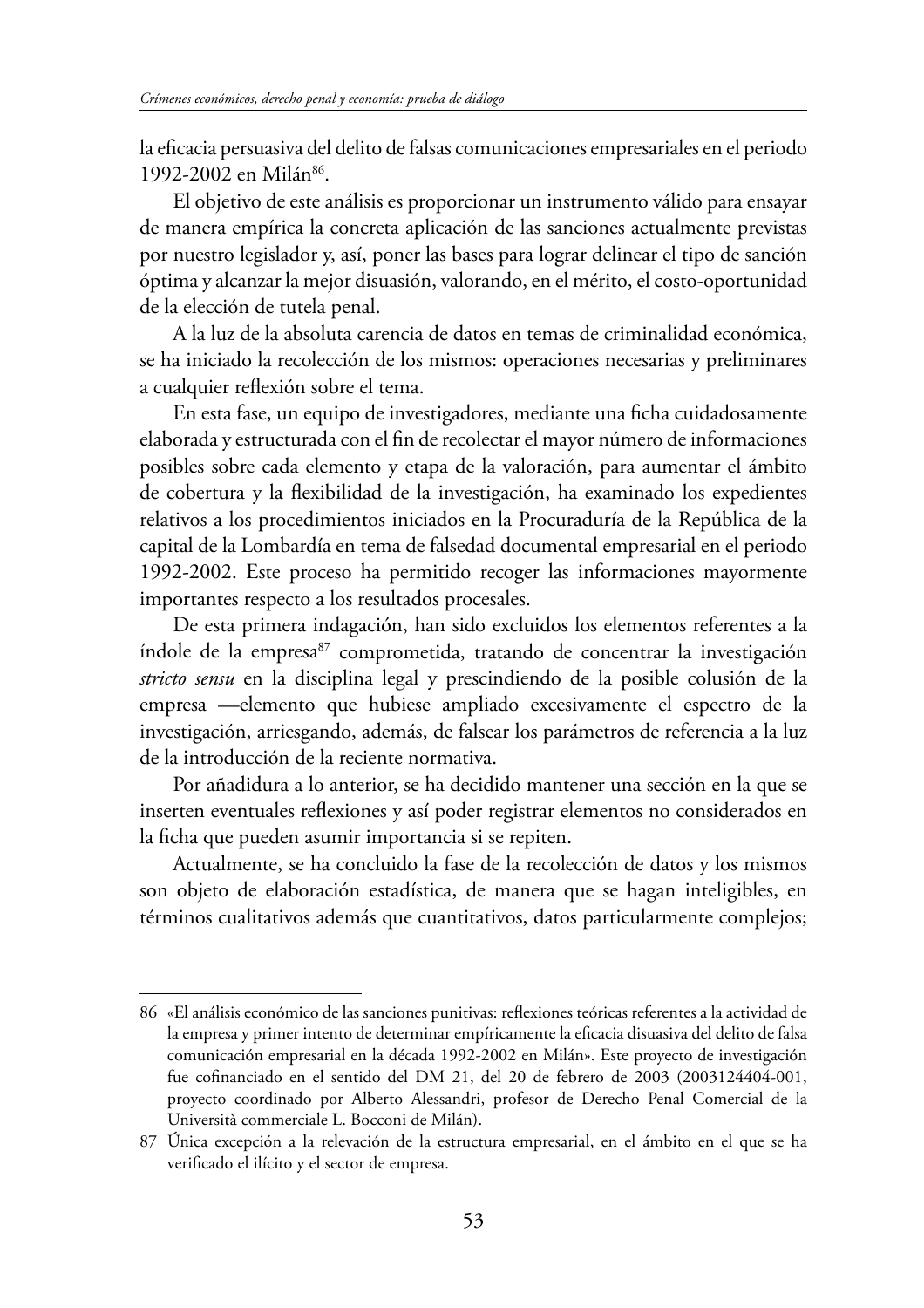de modo que, en esta etapa, solo pueden desarrollarse breves observaciones metodológicas reenviando a otro momento ulteriores refexiones.

Larga y compleja, desde el punto de vista operativo, la fase de recolección de datos ha presentado diversos problemas. El primero, en orden temporal, concierne a la determinación del campo de investigación; problemático ha sido, además, el material recuperado de los expedientes y la recomposición de los datos no siempre homogéneos. Los datos relativos a los procedimientos examinados han sido recabados, en la mayor parte de veces, al examinarse la sentencia. Por tanto, algunas informaciones, materialmente no comprendidas más allá de estas decisiones, se han perdido.

Una última consideración: con el fn de encuadrar correctamente las muestras de Milán en la realidad nacional y para atestiguar su importancia, se ha efectuado una recopilación de datos agregados que ha comprendido todas las procuradurías italianas. Se ha contactado todas las sedes del territorio nacional, de las cuales ochenta y dos han respondido enviando muestras muy diferentes<sup>88</sup> que han permitido solo revelar el dato puramente cuantitativo de los procedimientos abiertos en el marco temporal, escogido por falsas comunicaciones empresariales (dato referenciado al inicial de 1,325 de muestras de Milán), y de los procedimientos pendientes hasta el término del periodo de la investigación.

### **VII. CONCLUSIONES**

Aquí es posible desarrollar algunas primeras consideraciones, en espera de la confrmación de los datos.

El recurso a la tutela penal en la regulación de la actividad económica, basado en razones del elevado nivel de los bienes jurídicos que pueden ser perjudicados por la conducta «económicamente» ilícita y en razón del contenido estigmatizante y moralizante asignado de forma tradicional a la sanción penal, se presta a numerosas críticas, sobre todo a la luz de aplicaciones estériles que no producen ningún efecto en la realidad social. Sin embargo, la inexistencia de la que se reclama como alternativa confable, la de imponer sanciones a quienes violan las reglas imponen, hoy en día demuestra la incapacidad de la utilización de tal instrumento.

En una perspectiva de política criminal, sin embargo, sería conveniente el retorno a la aplicación de la *extrema ratio* en derecho penal. Debe cuestionarse y procederse a una profunda restructuración del sistema con el fn de hacer desventajosa la perspectiva ilícita, no tanto por medio de la amenaza penal; sino creando barreras *ex ante* a la conducta criminal, como hacerla poco deseable

<sup>88</sup> Lo que merece una profundización autónoma.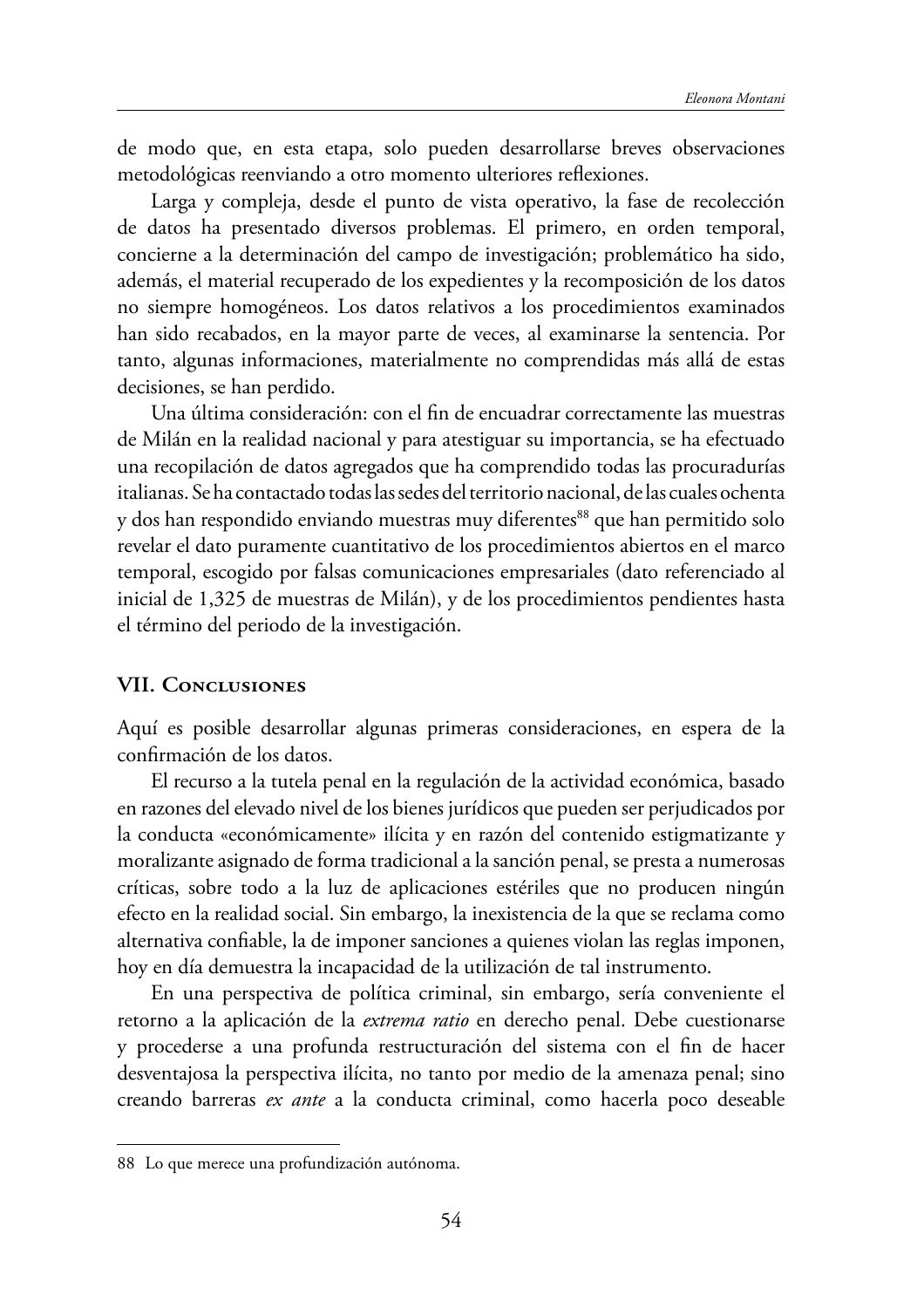en relación a costos-beneficios: «[...] no se puede llamar precisamente justa (es decir necesaria) la pena aplicable a un delito, sin que la ley no haya recurrido al mejor medio posible para prevenirlo»89.

En este sentido, los estudios empíricos de argumento legal representan una nueva frontera de la investigación jurídica. Comprobar las hipótesis referentes al funcionamiento del sistema legal puede brindar una nueva visión de los modos en los cuales el sistema legal obra realmente y de cómo las diversas decisiones de política criminal pueden infuenciarlo.

En los últimos años, se ha asistido a una creciente toma de conciencia de las potencialidades del análisis empírico aplicado al derecho. La aproximación empírica aplicada al derecho por parte del análisis económico, aunque no siendo la respuesta a todos los debates jurídicos abiertos, es con seguridad un instrumento útil para aclarar aspectos valorados de manera insufciente en términos de análisis de eficiencia de las normas y de su aplicación racionalmente eficiente<sup>90</sup>.

De hecho, sin ignorar las numerosas críticas formuladas en tiempos diversos al análisis económico del derecho<sup>91</sup>, lo que se quiere destacar es el potencial enriquecimiento que recibe el jurista por el incremento de sus propios recursos con los instrumentos del economista<sup>92</sup>.

<sup>89</sup> Beccaria, 1764, p. 115.

<sup>90</sup> En esta perspectiva, cfr. Pardolesi & Tassone, 2003, p 19 y ss.

<sup>91</sup> Cfr. Kaplow & Shavell, 1999, pp. 75-77. Las críticas más comunes al análisis clásico del análisis económico del derecho son: 1. Que, contrariamente a cuanto afrma esta doctrina, los individuos y la sociedad no responden a las normas jurídicas como aumentadores racionales del proprio bienestar; 2. Que el análisis económico del derecho se concentra sobre la efciencia ignorando la distribución de las ganancias, mientras el ordenamiento jurídico debería considerar qué partes son más ricas y cuales más pobres; 3. Que enfatiza los efectos de las normas sobre el comportamiento delictuoso ignorando la posición de la víctima del delito; 4. Que el análisis económico descuida importantes principios como los de equidad, justicia y honestidad; 5. Es criticada además la afrmación de que los jueces deben orientarse, en sus pronunciamientos, hacía la efcacia, colocando en segundo lugar los principios de justicia, equidad y corrección. Ver, además, Bermant, Brown & Dworkin, 1977, p. 37; Bricola, 1975, p. 365; Buchanan, 1974, p. 483 y ss.; Fried, 1977, p. 176; Pardolesi, 1990, pp. 225-243. A estas críticas se agrega, recientemente, el debate sobre los nuevos tratamientos analíticos dirigidos a atenuar los excesos neoclásicos del primer análisis económico del derecho. Al respecto, ver Jolls, Sunstein & Thaler, 1998a, p. 1471; Jolls, Sunstein & Taler, 1998b, p. 1593; Kelman, 1998, p. 1577; Posner, 1997, p. 1551.

<sup>92</sup> Cfr. Arcuri & Pardolesi, 2002, p. 19. Se auspicia, más bien, un análisis económico del derecho más atento a las cuestiones éticas, más abierto a las posibles sinergias con otras disciplinas, más atento a la realidad.